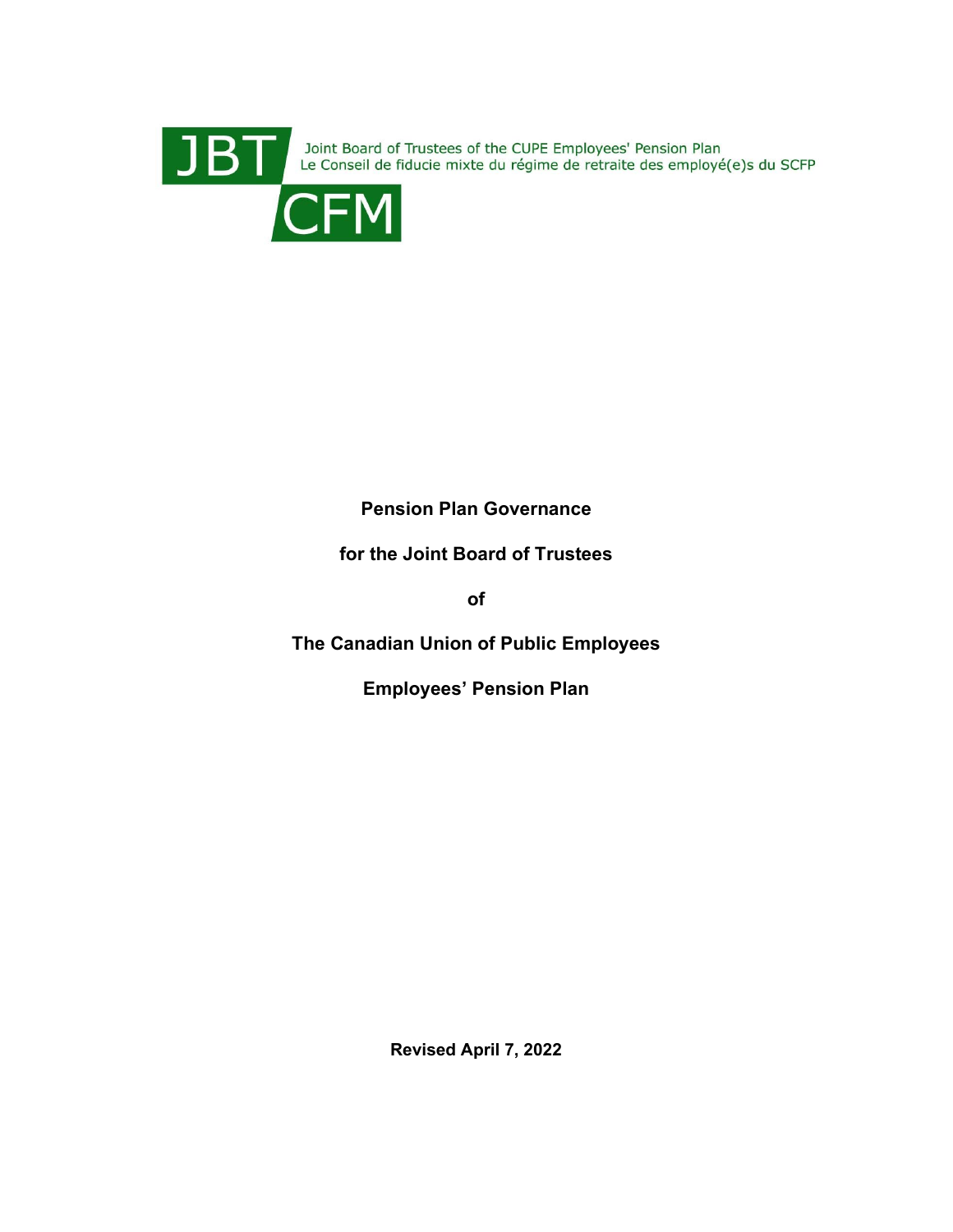# **TABLE OF CONTENTS**

|                  |                | <b>Introduction</b>                                   | 1              |
|------------------|----------------|-------------------------------------------------------|----------------|
| <b>Section 1</b> | $\sim$         | <b>Mission Statement</b>                              | $\mathbf{2}$   |
| <b>Section 2</b> |                | <b>Fiduciary Responsibilities</b>                     | 3              |
| 2.1              |                | Funding                                               | 3              |
| 2.2              |                | Investment                                            | 3              |
| 2.3              |                | Custodial                                             | 3              |
| 2.4              |                | <b>Benefit Administration</b>                         | 3              |
| 2.5              |                | Legislative Compliance                                | 4              |
| 2.6              |                | <b>Conflicts of Interest</b>                          | 4              |
| <b>Section 3</b> | $\blacksquare$ | <b>Roles and Responsibilities</b>                     | 5              |
| 3.1              |                | Funding                                               | 5              |
| 3.2              |                | <b>Investments of the Pension Fund</b>                | 5              |
| 3.3              |                | Custodial                                             | 6              |
| 3.4              |                | Audit                                                 | 6              |
| 3.5              |                | <b>Benefit Administration and Communication</b>       | $\overline{7}$ |
| 3.6              |                | <b>Conflicts of Interest</b>                          | 7              |
| 3.7              |                | Legal Issues                                          | 7              |
| 3.8              |                | Governance and Oversight                              | 8              |
| 3.9              |                | In Camera Minutes Recording                           | 8              |
| 3.10             |                | Retiree Trustee and Alternate Retiree Trustee Laptops | 8              |
| <b>Section 4</b> |                | <b>Supervision</b>                                    | 9              |
| 4.1              |                | Funding                                               | 9              |
| 4.2              |                | Investments                                           | 9              |
| 4.3              |                | Custodial                                             | 10             |
| 4.4              |                | <b>Benefits Administration and Communication</b>      | 10             |
| 4.5              |                | <b>Review of Agents</b>                               | 10             |
| <b>Section 5</b> | $\frac{1}{2}$  | <b>Governance Review</b>                              | 11             |
| <b>Section 6</b> | $\sim$         | <b>Board Structure</b>                                | 12             |
| 6.1              |                | <b>Board Structure</b>                                | 12             |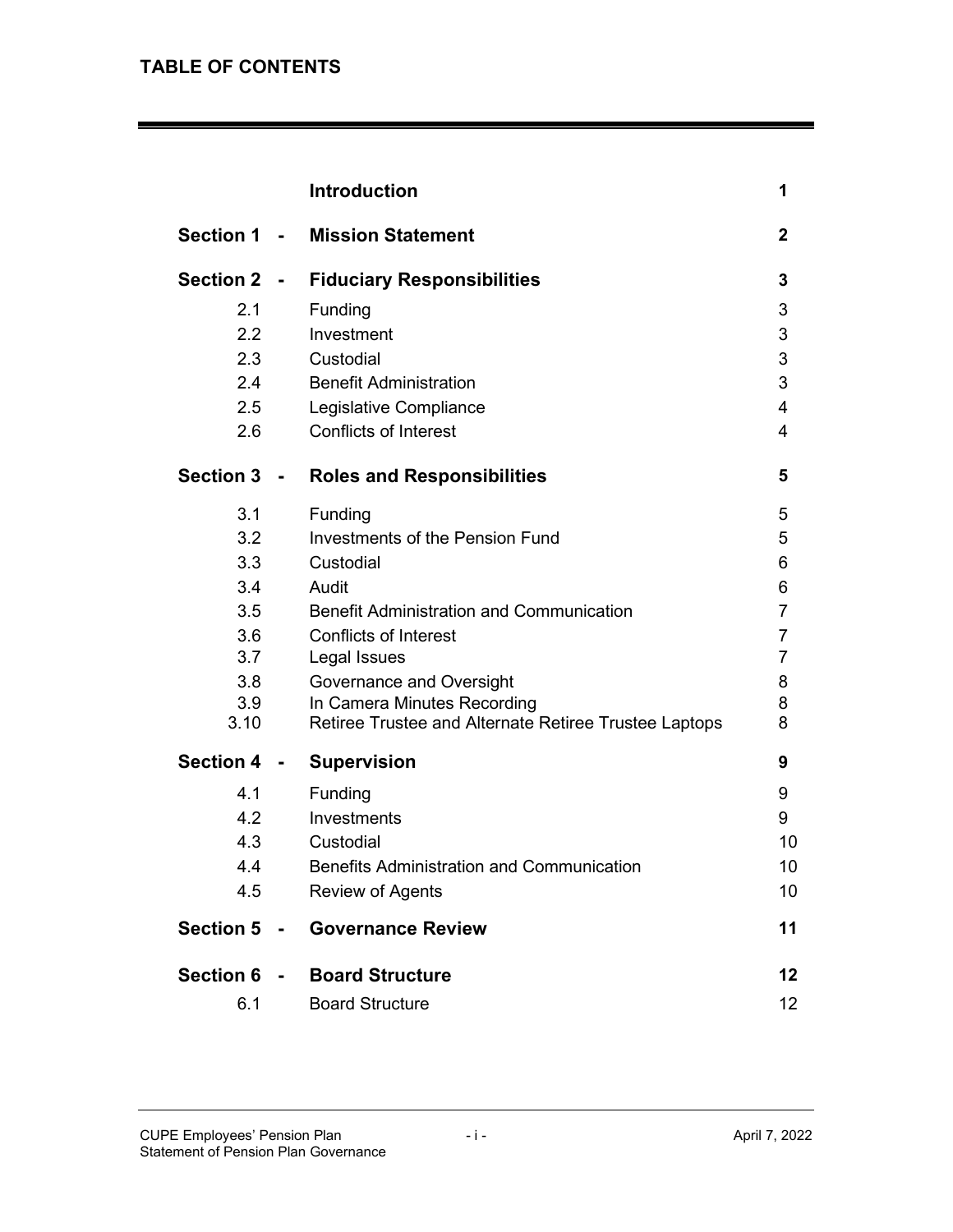|     | Section 7 - Committee Meetings | 13 |
|-----|--------------------------------|----|
| 7.1 | <b>Committee Structure</b>     | 13 |
| 7.2 | Agenda                         | 13 |
| 7.3 | Quorum                         | 13 |
| 7.4 | Reports to the Board           | 13 |
| 7.5 | Recommendations to Board       | 14 |
| 7.6 | Work Plan                      | 14 |
| 77  | <b>Terms of Reference</b>      | 14 |

- **Appendix A Committee Terms of Reference**
- **Appendix B JBT Policies**
- **Appendix C Monitoring Checklist**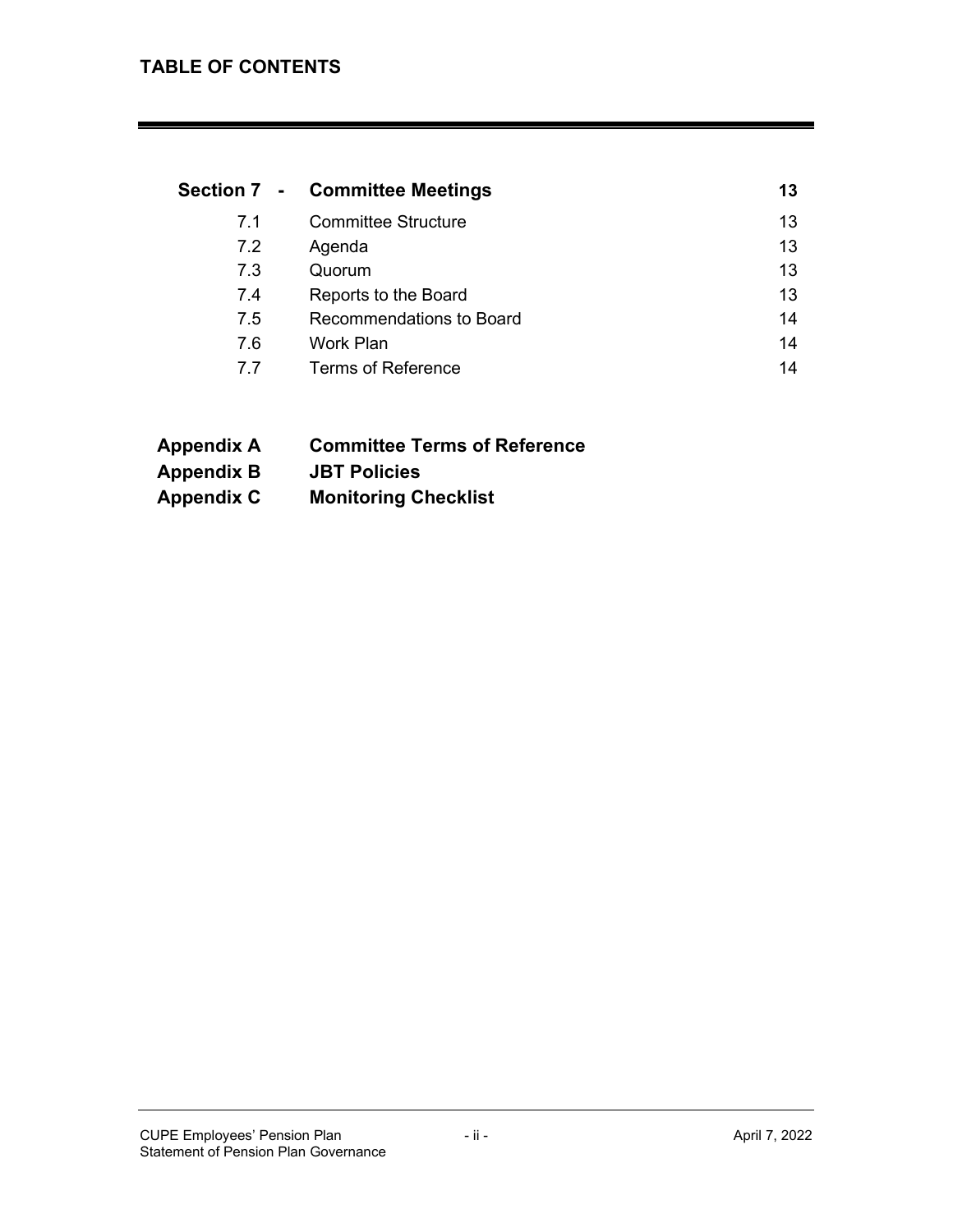This document on Pension Plan Governance for the Joint Board of Trustees ("JBT" or the "Trustees") is intended to set out the process necessary to fulfill the Trustees' mandate as Administrator of the Canadian Union of Public Employees, Employees' Pension Plan ("Plan"). This document describes the mandate, roles and responsibilities of the JBT. It also refers to the major areas of responsibility that have been delegated, subject to ongoing supervision by the JBT, to the Trustees' agents.

A Trust Agreement, dated January 1, 1998 ("the Trust Agreement") has been signed by the Canadian Union of Public Employees ("CUPE") the Canadian Staff Union ("CSU"), the Administrative and Technical Staff Union ("ATSU") and the Office and Professional Employees International Union, Local 491 ("OPEIU") (collectively, the "Settlors"), establishing the Plan and related trust fund as a jointly trusteed pension arrangement. Under its terms, the Settlors retain certain important responsibilities, including the overall responsibility for the design and amendment of the Pension Plan, selecting and appointing the individual Trustees (except the Retiree Trustee who is elected by the retirees) and consulting with the Trustees about the Plan's actuarial valuations.

The Trust Agreement also details the overall functions and responsibilities of the JBT. The Trustees are charged with the responsibility of acting as the Administrator of the Plan pursuant to the Pension Benefits Act of Ontario ("PBA"). This mandate involves all aspects of the day-to-day administration of the Plan and investment of the Pension Fund ("Fund"). The JBT may appoint agents to act on its behalf in connection with its areas of responsibility, and may delegate important responsibilities to such agents. In such cases, the Trustees retain responsibility for selecting and monitoring their agents, while the agents assume responsibility for the areas delegated to them.

The JBT is responsible for administering the Plan in accordance with the Plan text and Trust Agreement. It is not responsible for recommendations with respect to pension plan design, other than as necessitated by changes in government legislation. The JBT is responsible to the Plan's beneficiaries for the proper and diligent administration of the Plan and investment of the Fund.

This governance document will be made available to the Settlors and the Plan beneficiaries.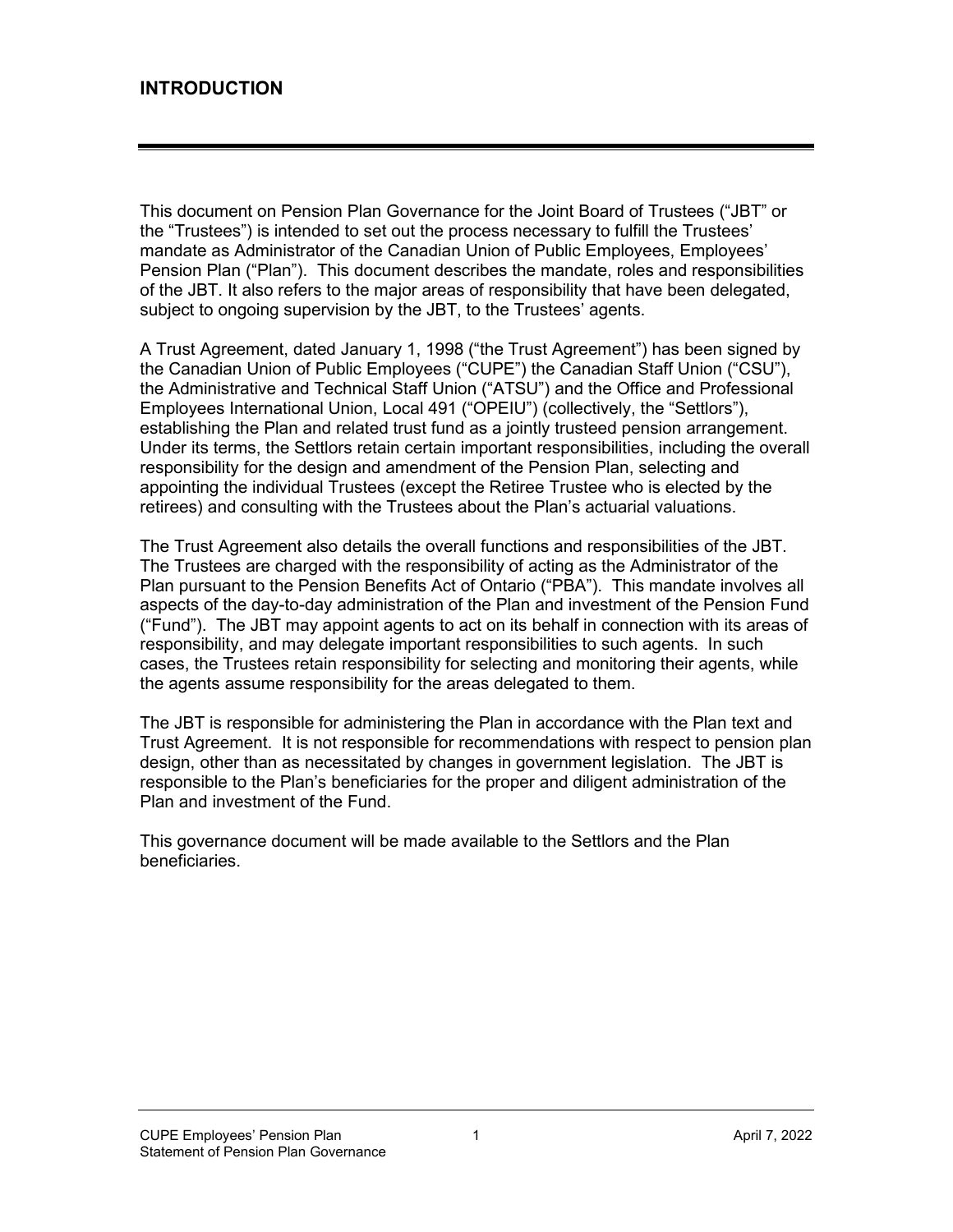# **SECTION 1 – MISSION STATEMENT**

The JBT has adopted the following Mission Statement as a reflection of its overall mandate under the Plan.

"Our Mission is to ensure the timely and accurate delivery of benefits to Plan beneficiaries in accordance with the Plan terms and conditions by ensuring the proper funding and investment of the Pension Fund and the implementation of effective administrative procedures."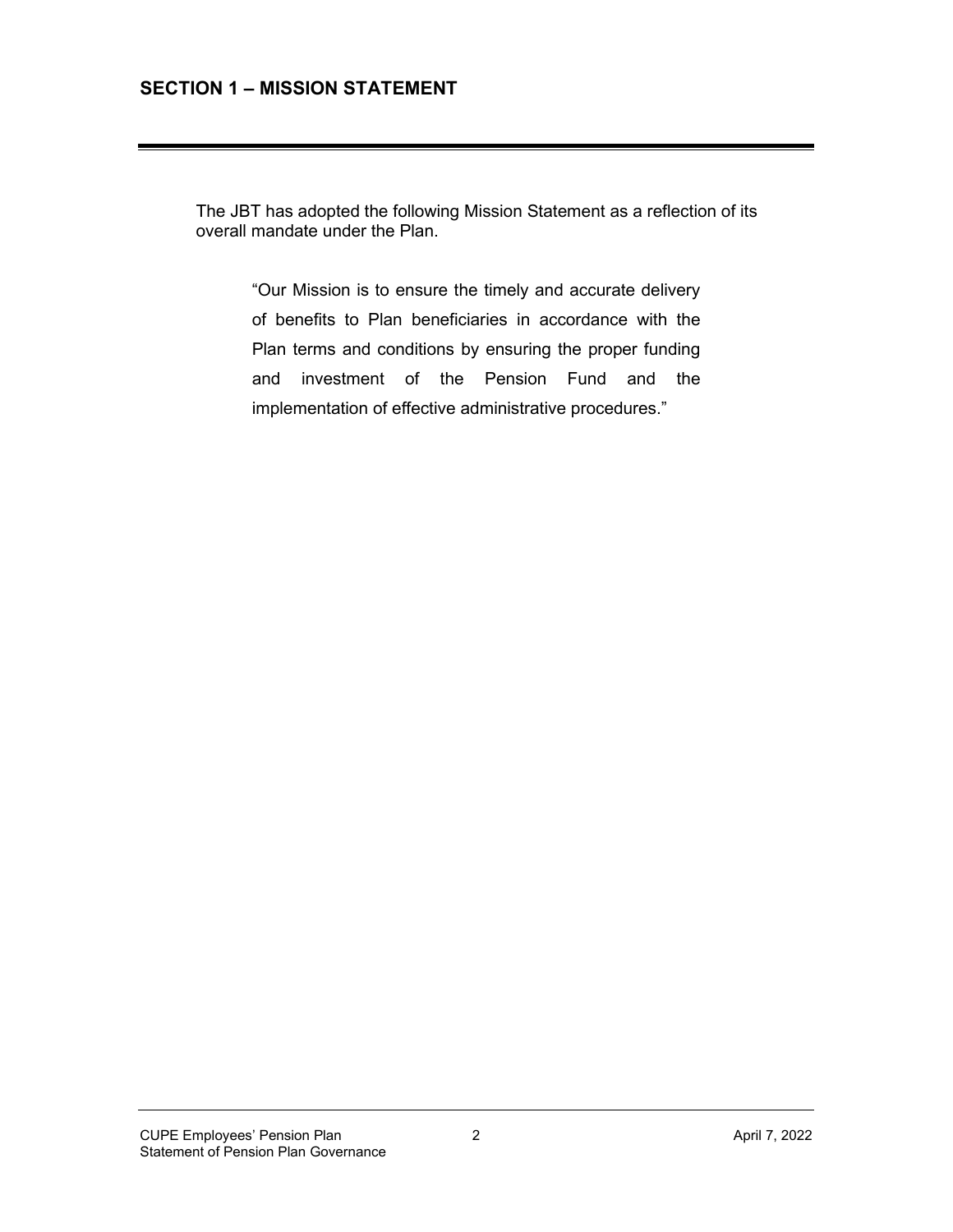The JBT has a fiduciary responsibility to all Plan beneficiaries for the following:

#### **2.1 Funding**

The JBT is responsible to ensure that the Plan is funded in a proper and orderly fashion. The JBT must ensure that the costs and liabilities under the Plan are accurately determined, based on actuarial assumptions and procedures which have been reviewed and agreed to by the JBT. Once the costs and liabilities have been determined, the JBT is responsible to ensure that the required contributions under the Plan are made to the Pension Fund in a timely manner.

#### **2.2 Investment**

The JBT is responsible to ensure that a Statement of Investment Policies and Procedures ("SIPP") is established which details the allocation of the Fund's assets, the investment process and the performance expectations for the investment of the Fund's assets. Further, the JBT is responsible for exercising due diligence in the selection of the investment managers and for the regular and ongoing monitoring of their performance in accordance with the performance benchmarks established under the SIPP. Finally, the Trustees are responsible for the regular review of the SIPP as well as the investment methods employed and managers selected.

# **2.3 Custodial**

The JBT is responsible to ensure that the investments made under the Pension Fund are held in safe custody and that all investment income earned under the assets of the Plan is properly received and recorded. Further, the JBT must ensure that the investments made are in compliance with the SIPP as well as with all legislative requirements. In addition, the JBT must ensure that all payments from the Fund are made in accordance with the Plan or Trust documents.

# **2.4 Benefit Administration**

The JBT provides support to the Settlors to ensure that Plan documents are up-todate with respect to all Plan changes collectively bargained and, as well, is responsible for Plan amendments necessary to comply with all government legislation. They must ensure that the proper calculation and payment of Plan benefits are made. Finally, they are charged with the responsibility for all appropriate communications to Plan beneficiaries.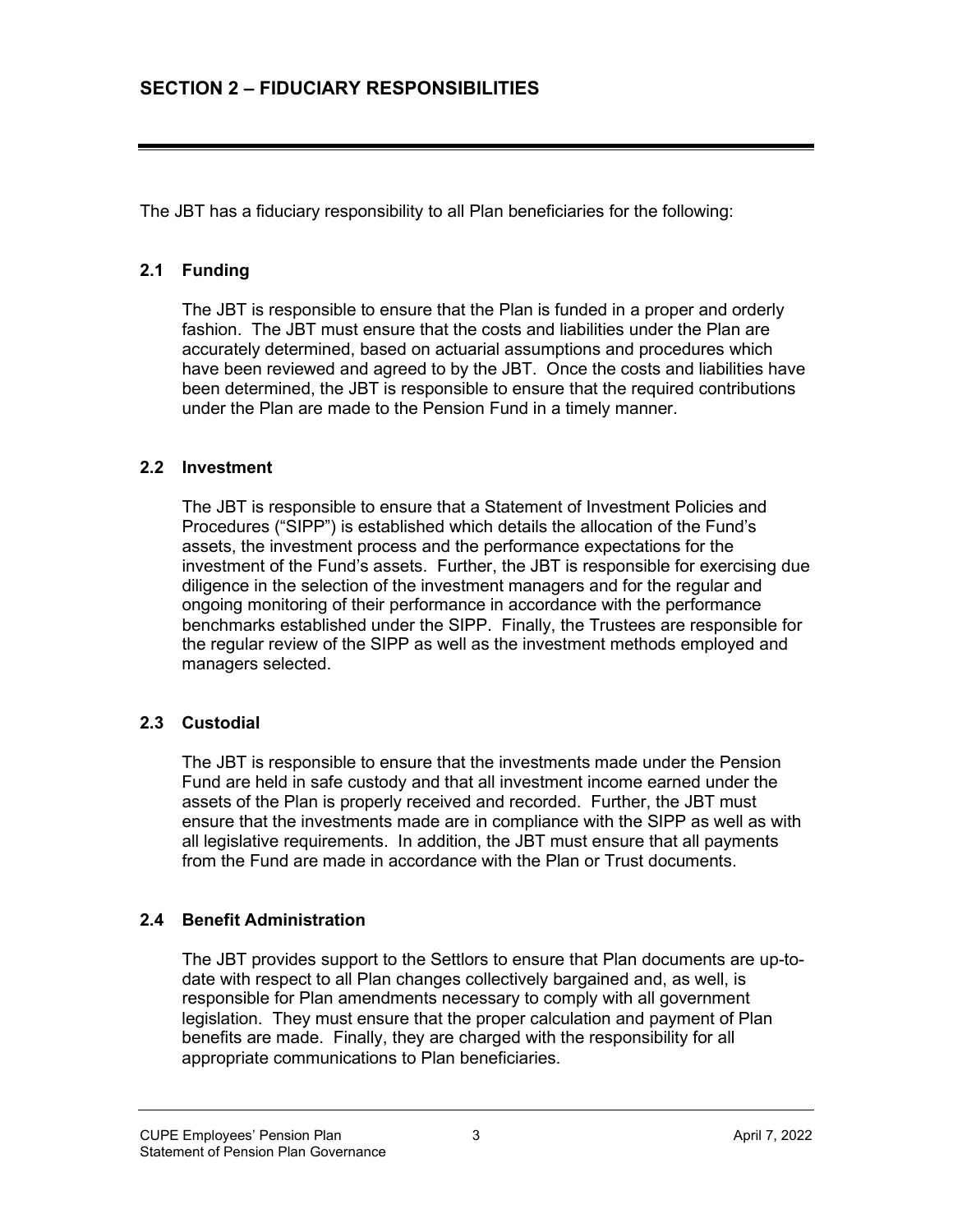#### **2.5 Legislative Compliance**

The JBT is charged with the responsibility of ensuring that all Plan documents, funding, investments and benefit payments are in compliance with government legislation. In addition, the JBT is responsible to ensure that all government filings are completed as required.

#### **2.6 Conflicts of Interest**

In order to ensure that the fiduciary duties are satisfied, the JBT is required to detail the potential areas of conflict of interest under the Plan for those involved in the administration of the Plan which includes the Trustees and agents appointed to assist in the administration of the Plan. The areas of conflict of interest should be documented as well as the appropriate procedures, including any applicable disclosure requirements, for such conflicts and the actions that should be undertaken in the event of conflicts of interest being identified.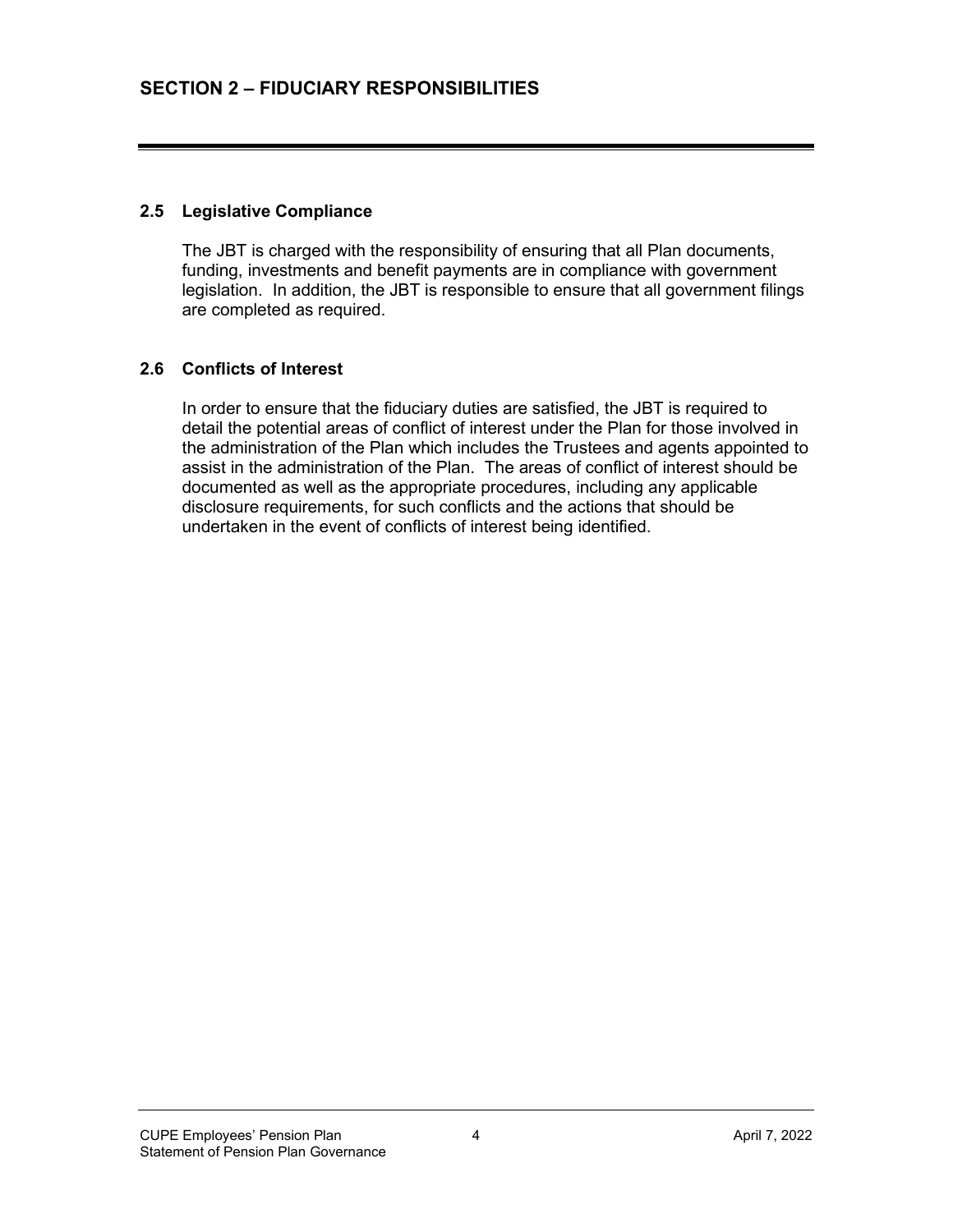The duties of the JBT are as documented in the Trust Agreement. The Pension Plan text identifies the benefits that are to be administered by the JBT under the Plan.

The fiduciary duties of the JBT have been identified in Section 2 of this document. The JBT may delegate some or all of these duties to agents, provided that the final overall responsibility for the selection and monitoring of the agents rests with the JBT.

The JBT's roles and responsibilities may be further described as follows:

#### **3.1 Funding**

In satisfying its mandate with respect to the funding of benefits under the Plan, the JBT will undertake the following:

- (i) An actuary will be appointed under the Plan. The JBT will be responsible for setting the assumptions to be used in the funding of the Plan based on the advice of the Plan's actuary, and input received from the Settlors and which will be in accordance with generally accepted actuarial principles.
- (ii) The Trustees will delegate to the actuary the responsibility for determining the costs and liabilities under the Plan, in accordance with the assumptions agreed to under (i) above.
- (iii) The JBT will be responsible for finalizing the funding requirements after receiving the report from the actuary.
- (iv) The JBT will convey to the Settlors the results of the funding requirements, and will also advise the custodian under the Plan in order to ensure compliance.
- (v) The JBT will convey to the Settlors a copy of the final actuarial report.
- (vi) The JBT will ensure that at least one actuarial report is filed every 3 years.

#### **3.2 Investments of the Pension Fund**

In satisfying its mandate with respect to the investments of the Pension Fund, the JBT, with expert advice, will do the following:

- (i) The JBT shall establish the Investment Policies & Procedures, which will be documented in the SIPP.
- (ii) The JBT, based on the SIPP, will conduct a thorough review of the potential investment managers and make a selection with respect to the investment managers best able to manage the investments of the Pension Fund.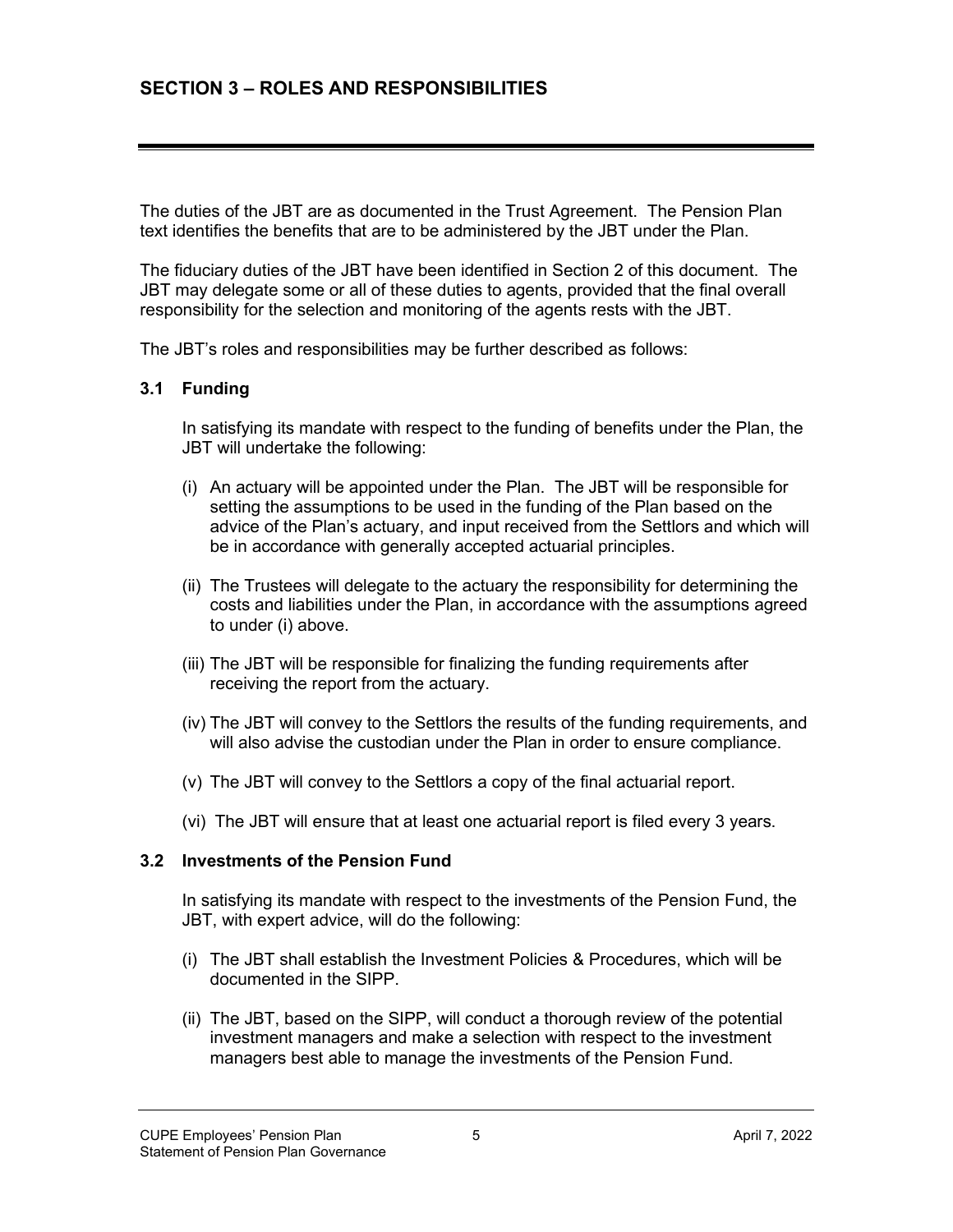(iii) The JBT will be responsible for monitoring the ongoing investments of the Pension Fund for compliance with the SIPP and legislative requirements as well as the suitability of the investment manager.

#### **3.3 Custodial**

The JBT will delegate its custodial responsibilities to a custodian, pursuant to a written agreement, who will:

- (i) Ensure that the appropriate contributions are made under the Plan.
- (ii) Ensure that the investments made are in accordance with the SIPP.
- (iii) Ensure that the physical investments as made under the Plan are held in safe custody.
- (iv) Ensure that the appropriate investment income is received and appropriately recorded.
- (v) Monitor the investments of the Fund to ensure that they are in compliance with the SIPP as well as with all appropriate regulations.

#### **3.4 Audit**

The JBT will delegate, pursuant to a written agreement, on an annual basis to the Plan's auditor, the responsibility to:

- (i) Ensure that the contributions made under the Plan are in accordance with the funding requirements.
- (ii) Ensure that the benefit payments made are in accordance with Plan documentation.
- (iii) Verify the overall value of the assets under the Plan.
- (iv) Ensure that the administrative procedures in place with the Administrative Agent are appropriate for the proper and efficient delivery of benefits under the Plan.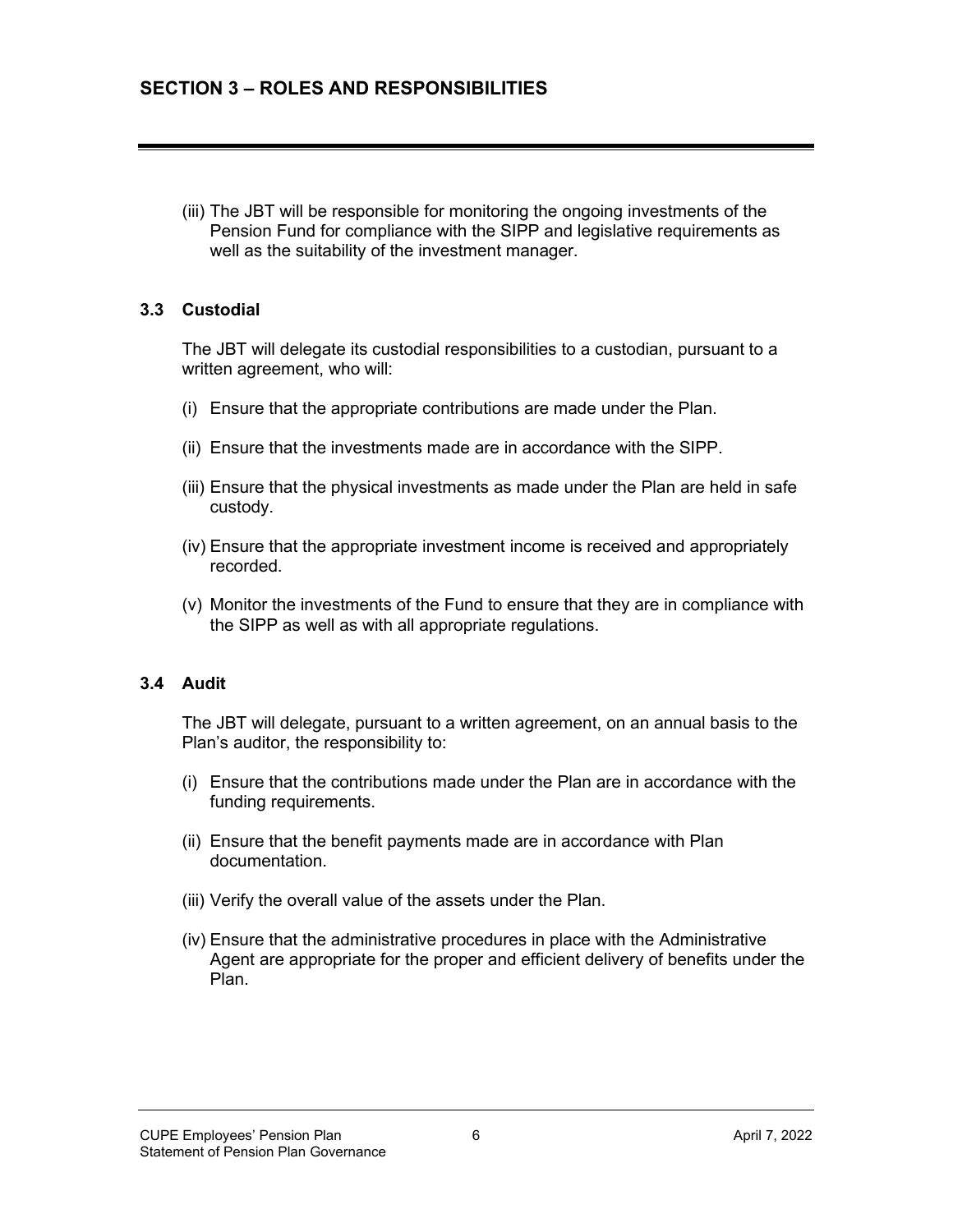#### **3.5 Benefit Administration and Communication**

The JBT is charged with the administration of the Plan. In carrying out this responsibility, it will appoint an Administrative Agent, pursuant to a written agreement, to provide the following:

- (i) Handle all day-to-day administrative procedures as required by Plan documents and government legislation.
- (ii) Determine and authorize all benefit payments to Plan beneficiaries.
- (iii) Ensure that all Plan documentation is up-to-date.
- (iv) Ensure that all Government filings are made as required.
- (v) Ensure that all required communications based on Government legislation or the Plan is put in effect.

The JBT will ensure that communications with the Settlors as required under the Joint Trust Agreement will be satisfied, including the Annual Meeting.

#### **3.6 Conflicts of Interest**

The JBT will prepare the appropriate guidelines to be followed in the identification of and action required in connection with possible conflicts of interest in the areas of Plan administration, funding or investments. This will include the identification of the areas of possible conflict of interest, the disclosure requirements and the procedures to be followed where a conflict is identified.

# **3.7 Legal Issues**

In the conduct of its duties, the JBT will be faced with many legal responsibilities and issues. In satisfying its legal requirements, the JBT will appoint legal counsel to the JBT who will advise on the following:

- (i) Legal matters that may arise in the administration of the Plan.
- (ii) Advise the JBT as necessary on matters of legislative requirements.
- (iii) Assist in ensuring that all appropriate Plan documentation is in place and satisfies the administrative and legal requirements.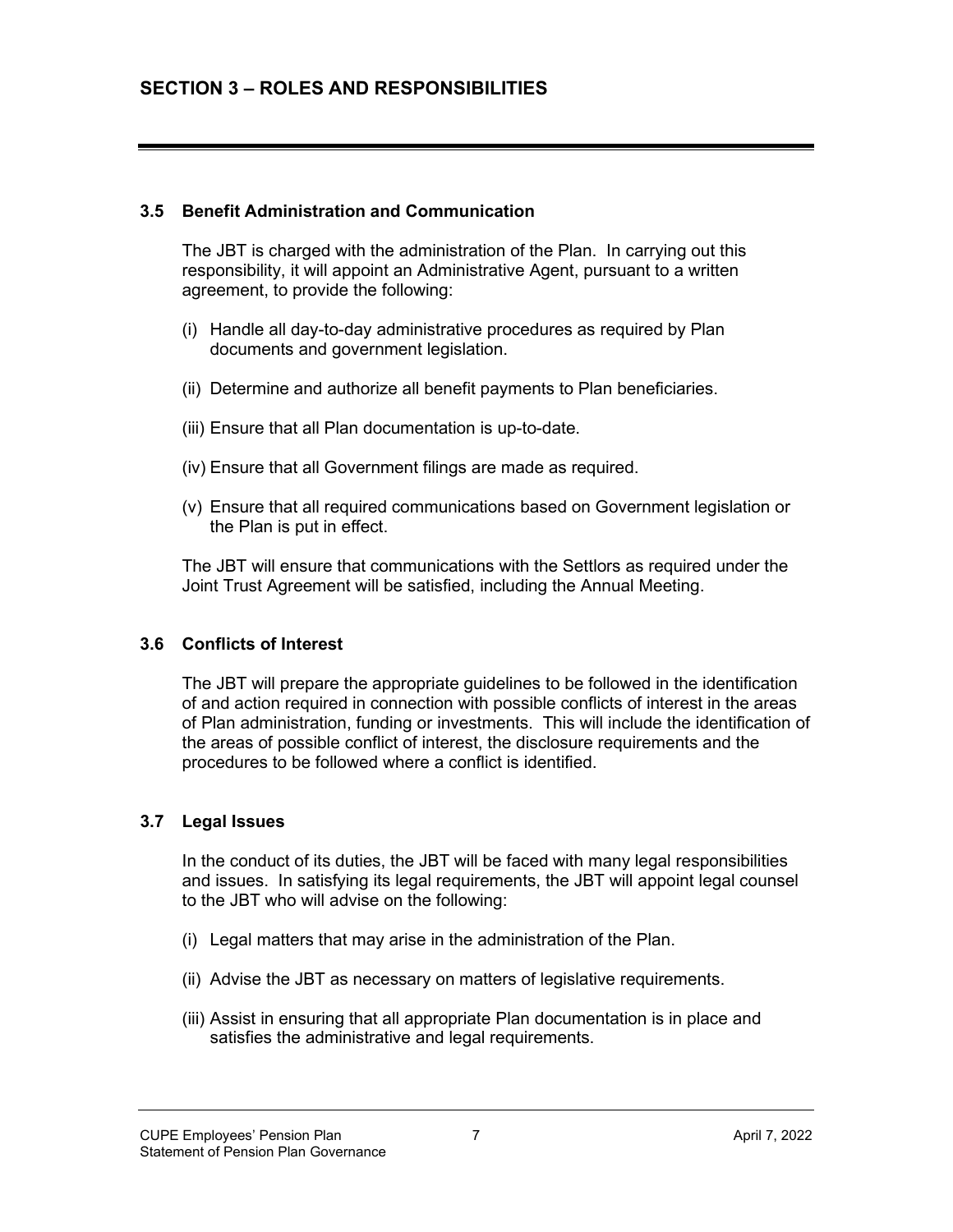#### **3.8 Governance and Oversight**

Once the Trustees have been appointed to the JBT, the JBT has the responsibility to:

- 1. Ensure that there are adequate financial resources available to permit the Trustees to maintain and enhance their qualifications as Trustees through continuing education.
- 2. Ensure that all Trustees are adequately maintaining the standards of quality and training necessary for the proper execution of their duties.
- 3. Undertake appropriate actions pursuant to the Trust Agreement in the event that it is the opinion of the majority of the other Trustees that a Trustee no longer fulfills the qualifications necessary to satisfy their mandate as a Trustee.

#### **3.9 In Camera Minutes Recording**

All JBT motions passed during in camera meetings shall have the motion, the mover and seconder, and the disposition of the motion recorded in the minutes. The Board, in its discretion, may record factors considered in making the decision.

#### **3.10 Retiree Trustee and Alternate Retiree Trustee Laptops**

Any new Retiree Trustee or Alternate Retiree Trustee that does not have a laptop will have one supplied by the Joint Board of Trustee. The laptop will remain the property of the Joint Board of Trustees and must be returned at the end of one's tenure on the Board.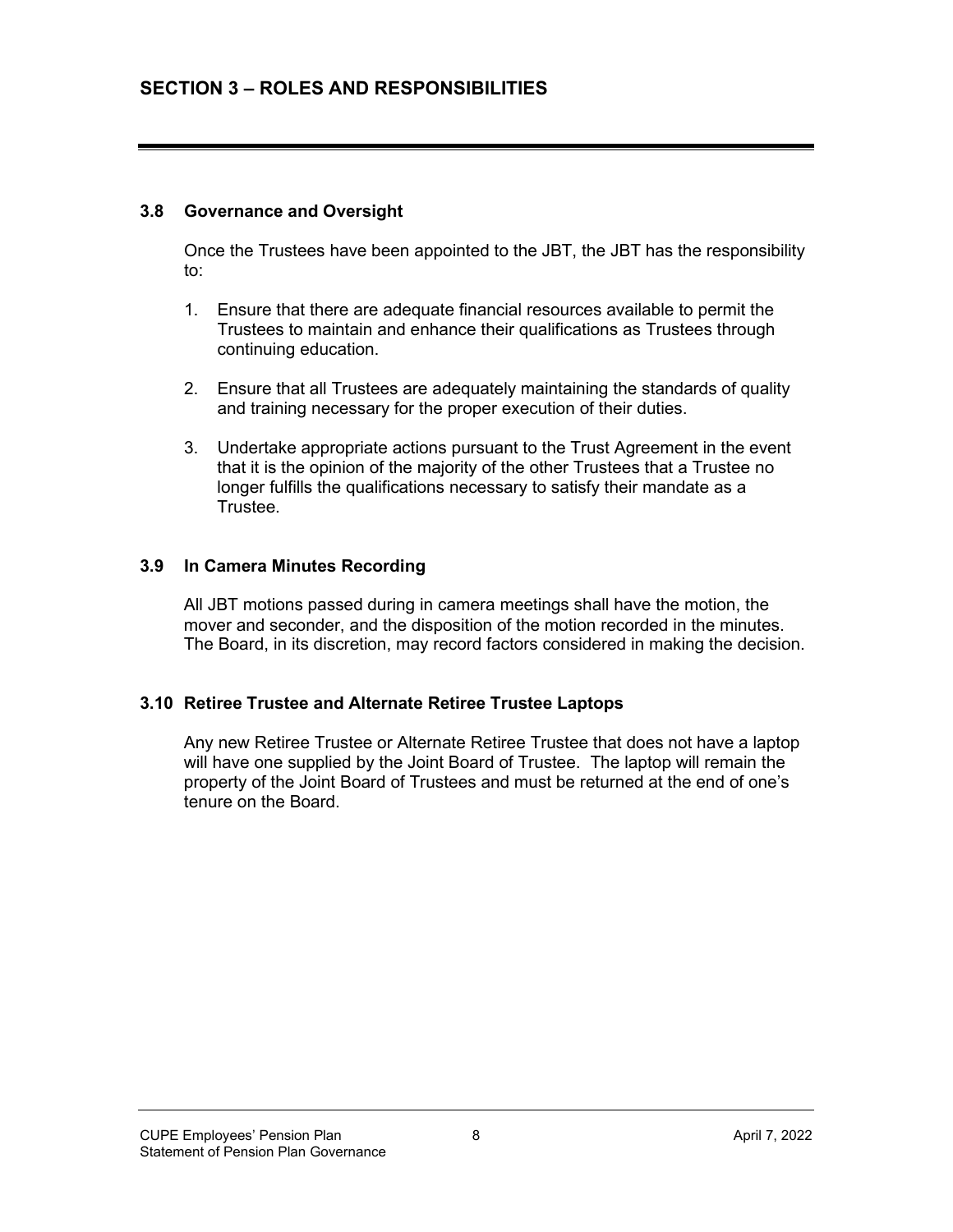As noted in the prior sections of this document, the JBT has a fiduciary responsibility in a number of areas. Some of these responsibilities are retained directly by the JBT and others have been delegated to agents. To ensure that those tasks which have been delegated are completed in a satisfactory manner, the JBT will be responsible for their supervision, as follows:

# **4.1 Funding**

The JBT will ensure that it receives the following from the actuary:

- (i) An annual report on a review of the actuarial assumptions and methods.
- (ii) An annual report establishing the costs and liabilities under the Plan.
- (iii) An annual report confirming that the funding is in accordance with government requirements.

And from the Auditor:

(iv) An annual report detailing whether or not the funding requirements have been met.

#### **4.2 Investments**

With respect to the investments, the JBT will ensure the following:

- o That there is an annual review of the SIPP.
- o That semi-annual meetings are held with the investment managers.
- $\circ$  That there is an on-going review of investment managers to ensure compliance with the Trustees' expectations of the investment manager as well as the investment performance expectations detailed in the SIPP.
- $\circ$  That there is a monthly review of the report received from the custodian dealing with the compliance of the investments with the SIPP and Government requirements.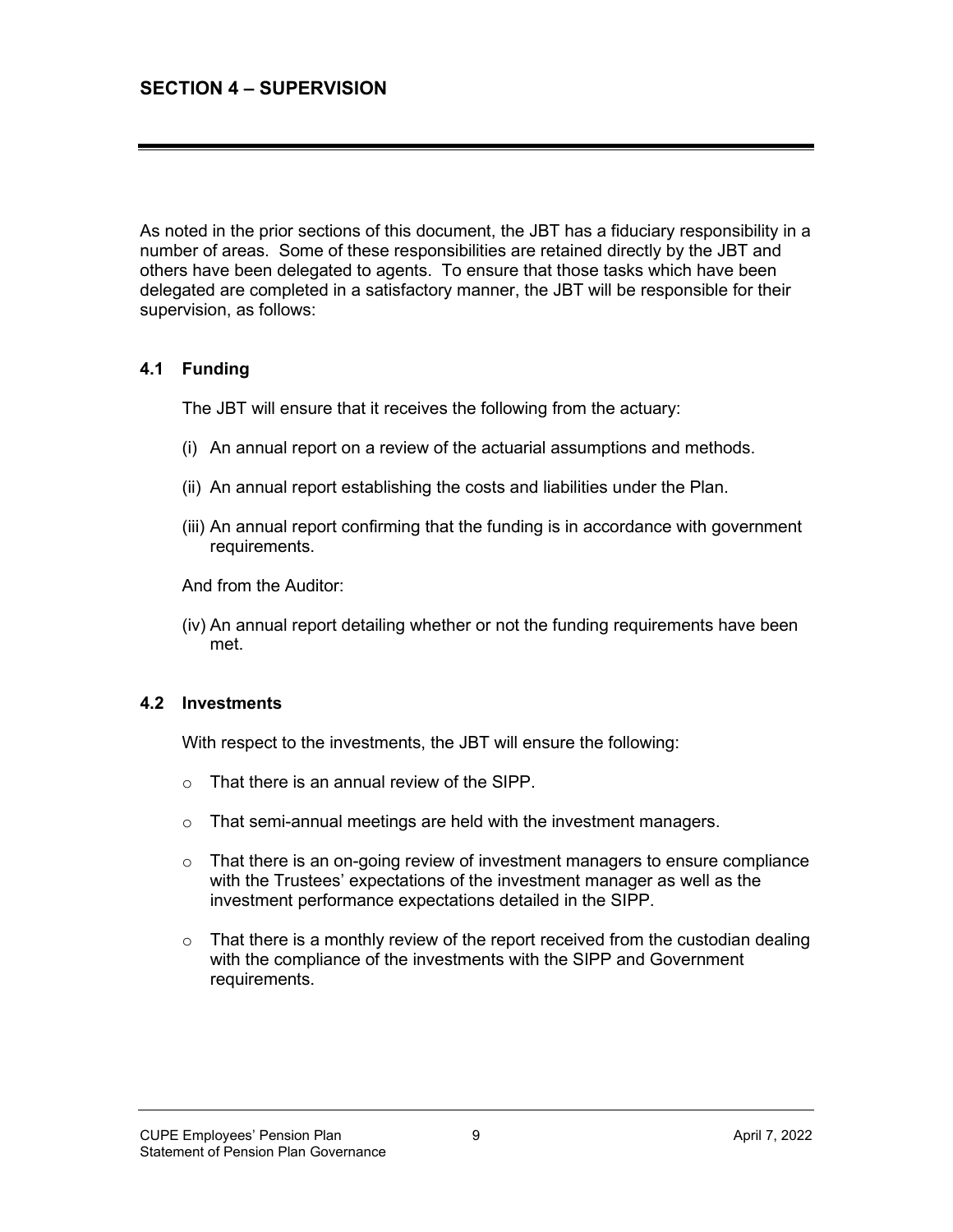#### **4.3 Custodial**

In order to ensure that the custodian complies with its mandate, the JBT will receive the following:

- (i) Monthly reports from the custodian on the assets and activities of the Fund.
- (ii) An annual report from the Administrative Agent outlining the services received from the custodian.
- (iii) The auditor's report dealing with the custodian's reporting of the assets, receipts, disbursements and expenses.

#### **4.4 Benefits Administration and Communication**

The general administrative functions described in Section 3.5 will be delegated to the Administrative Agent. The Administrative Agent will provide a report to the JBT at their quarterly meetings, detailing the administrative and communication activities as well as expenses incurred in the previous quarter pursuant to a written agreement.

#### **4.5 Review of Agents**

The agents, as appointed by the JBT, will be subject to regular and on-going assessment by the JBT. In addition, there will be a formal review of the agents at least once every three years.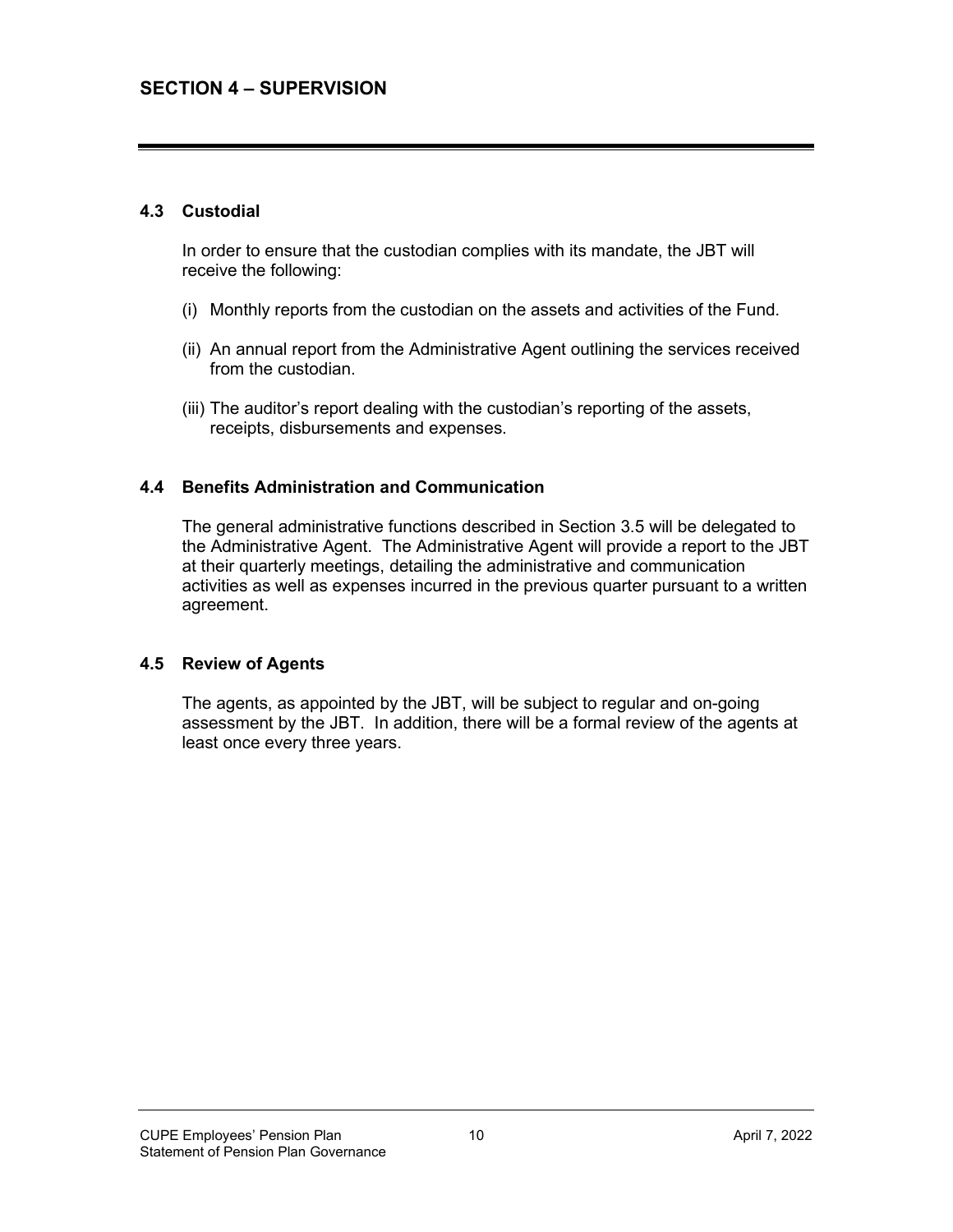This governance document is intended to provide the general guiding principles to the JBT in connection with its mandate for the overall administration of the Plan. This governance document will be reviewed on a regular and ongoing basis to ensure that it continues to adequately describe the procedures for good governance of the Plan on the part of the JBT. A formal review of the document will be undertaken at least once every 3 years.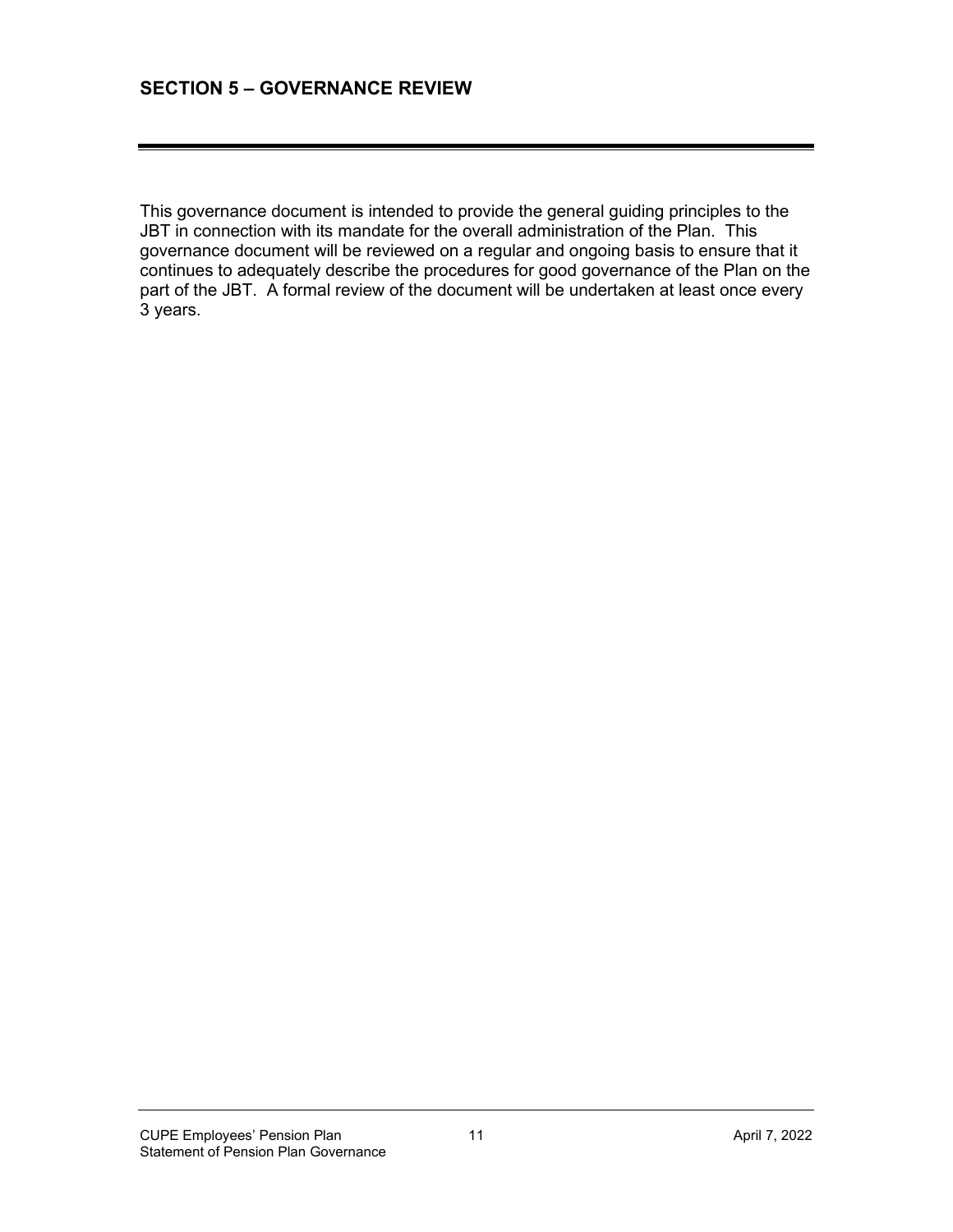# **SECTION 6 – BOARD STRUCTURE**

#### **6.1 Board Structure**

The Board developed a committee structure to ensure it meets its obligations and duties as described in applicable law and in the trust agreement. These committees are:

- Governance Committee
- Finance and Audit Committee
- Investment Committee
- Benefits and Member Communications Committee

Each trustee is expected to serve on one committee.

The Chairperson and Vice-Chairperson are assigned the following responsibilities in addition to serving on one of the committees:

- Collective agreement support and costing requirements
- Liaison with the Settlors
- Set board agenda in collaboration with the Administrative Agent
- Annual meeting and agenda arrangements
- Prepare draft annual work plan for Board discussion
- Additional tasks as assigned by motion of the Board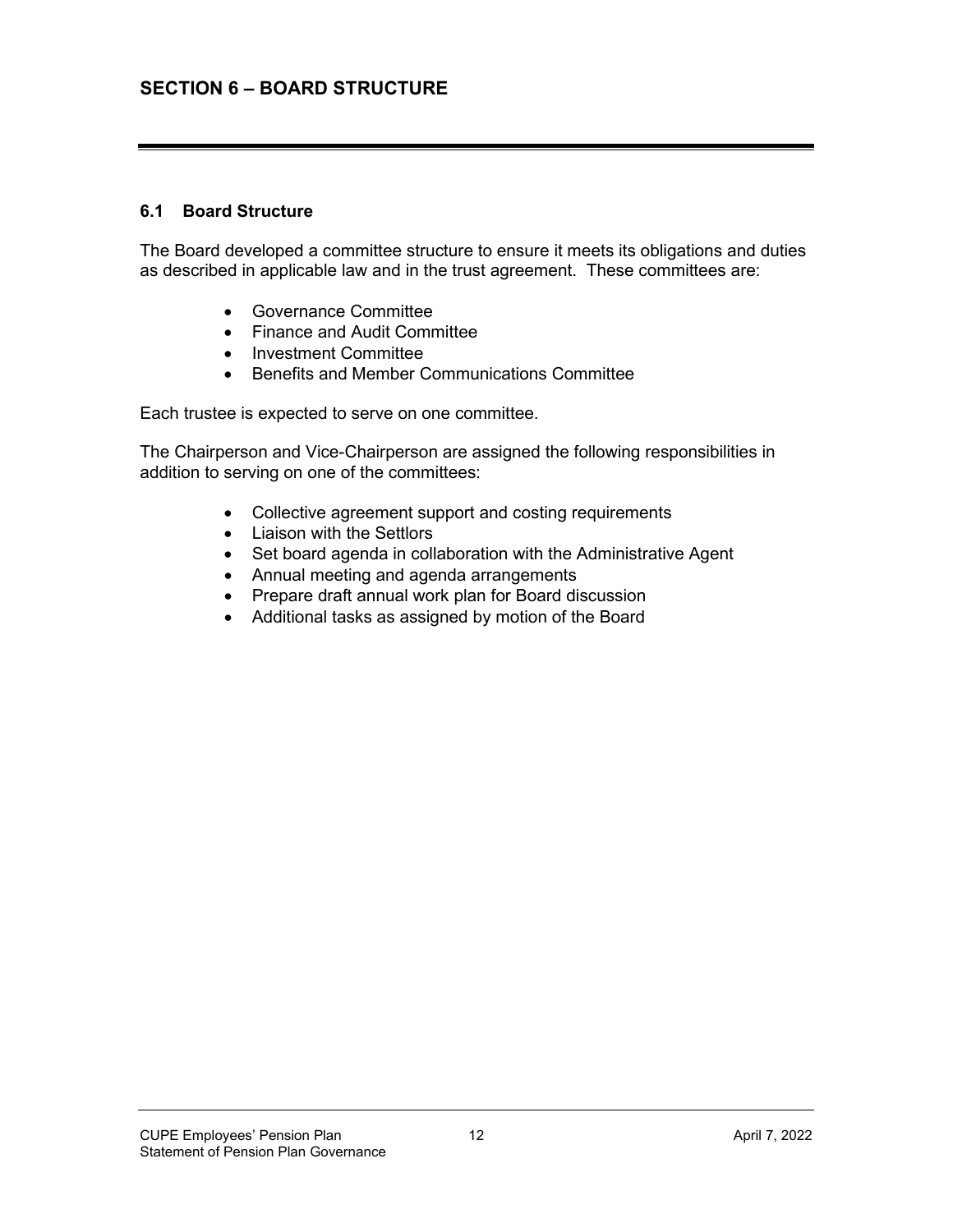# **7.1 Committee Structure**

Each committee will be made up of five members who may be Trustees and/or Alternate Trustees where:

- (a) three committee members are selected by Employer Trustees, and two committee members are selected by the union/retiree Trustees (the term "union/retiree Trustee", for the purpose of committee membership means a Trustee who is appointed by CSU, COPE or Unifor or who is elected by the retirees), or
- (b) three committee members are selected by the union/retiree Trustees, and two committee members are selected by Employer Trustees.

Where three committee members are selected by Employer Trustees, one of them shall be designated as a non-voting member of the committee by the Employer Trustees. In the absence of a committee member who is a voting Employer Trustee, the Trustee designated as a non-voting member of the committee by the Employer Trustees may exercise the vote of the absent committee member.

Where three committee members are selected by union/retiree Trustees, one of them shall be designated as a non-voting member of the committee by the union/retiree Trustees. In the absence of a committee member who is a voting union/retiree Trustee, the Trustee designated as a non-voting member of the committee by the union/retiree Trustees may exercise the vote of the absent committee member.

Trustees will be appointed to their respective committee at the first meeting of the Board each calendar year.

At the first meeting following the Board's appointment of members to a Committee, the Committee shall elect a Chair from amongst its members for a one year term.

#### **7.2 Agenda**

The Administrative Agent shall assign staff to support the work of the committee for example: setting up conference calls, meeting space, and distributing reports. The Agenda shall be set by the Committee Chair, with input from Committee members as applicable.

#### **7.3 Quorum**

Committees with five (5) members shall have a quorum of two (2) of voting members, provided that at least one (1) voting member shall be a Trustee selected by Employer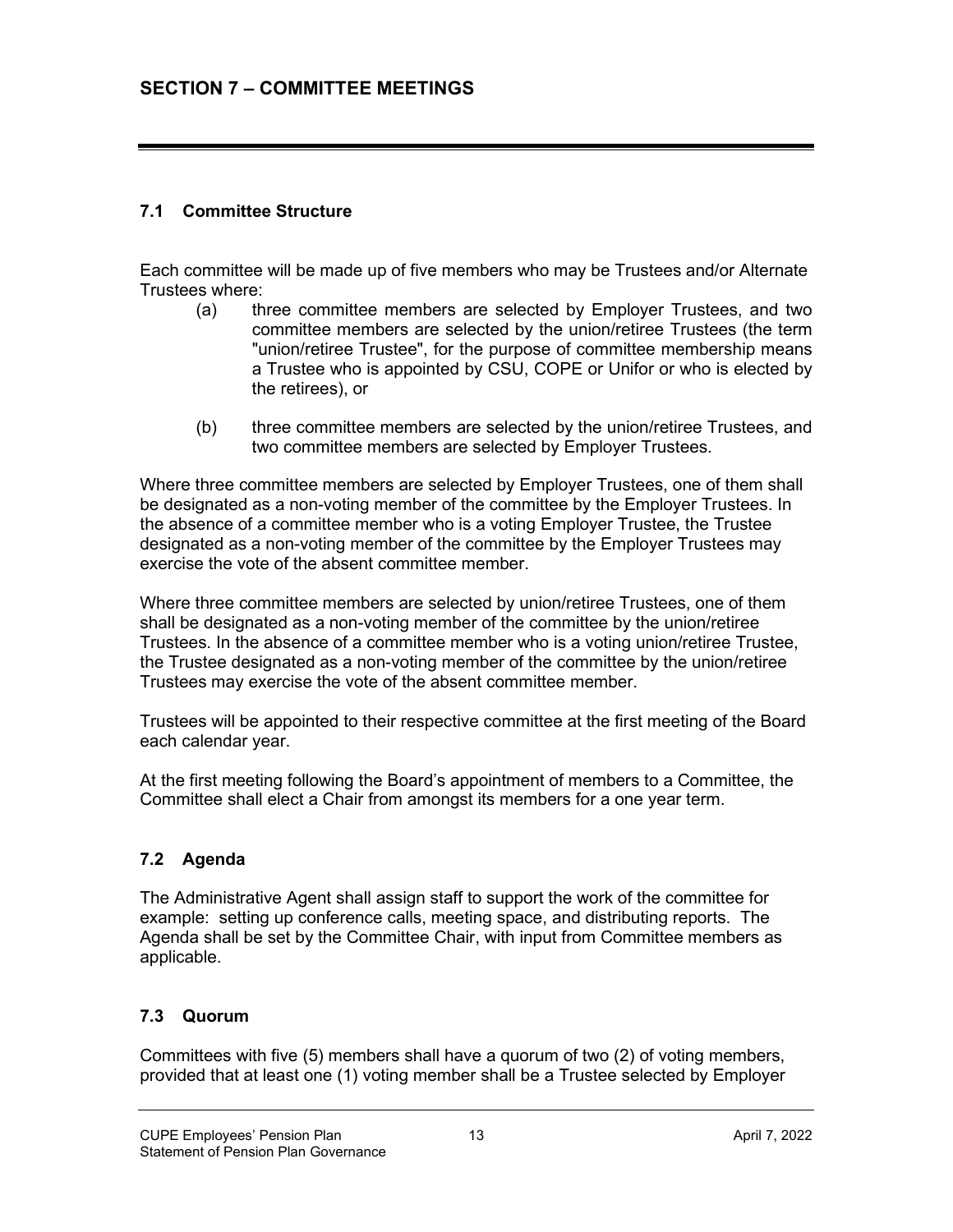Trustees, and one (1) voting member shall be a Trustee who is appointed by the union/retiree Trustees.

In the event quorum is not met at any Committee meeting, the meeting can proceed. Issues discussed at such meetings will not result in recommendations from the Committee being presented to the Board. Issues identified at such meetings can be brought forward to the JBT for its consideration.

# **7.4 Reports to the Board**

The Chair of the committee or designate will provide a written report to the Administrative Agent at least three weeks in advance of the JBT meeting. Failure to submit reports on a timely basis will mean that those issues would not be placed on the upcoming meeting agenda. Two weeks prior to the JBT meeting, the Administrative Agent will upload to the CEPP website all committee reports and supporting documents.

The Committee may report to the Board without recommendation on issues where the Committee has identified a number of viable options and is unable to reach a consensus or a majority preference for a single option. The Committee shall report to the Board concerning any decisions on any matter over which the Board has delegated decision making power to the Committee, and any issues it considers appropriate the Board should be aware of.

# **7.5 Recommendations to Board**

The Committee shall make recommendations to the Board on any matter that it has considered and on which it has reached a consensus or a majority preference for a course of action. The recommendation shall be accompanied by a report, setting out the background to the issue. The report shall identify compliance with any applicable Joint Trust Agreement provisions, plan rules, statutory provisions or policies, financial implications and a discussion of the recommendation including alternative options considered.

Committees generally have the power to make recommendations to the JBT, and do not have the power to make final decisions on behalf of the Board. A recommendation and report to the JBT shall require votes from a majority of the voting members at the full committee, with at least one affirmative vote from a voting Committee member selected by Employer Trustees and one affirmative vote from a voting Committee member selected by the union/retiree Trustees.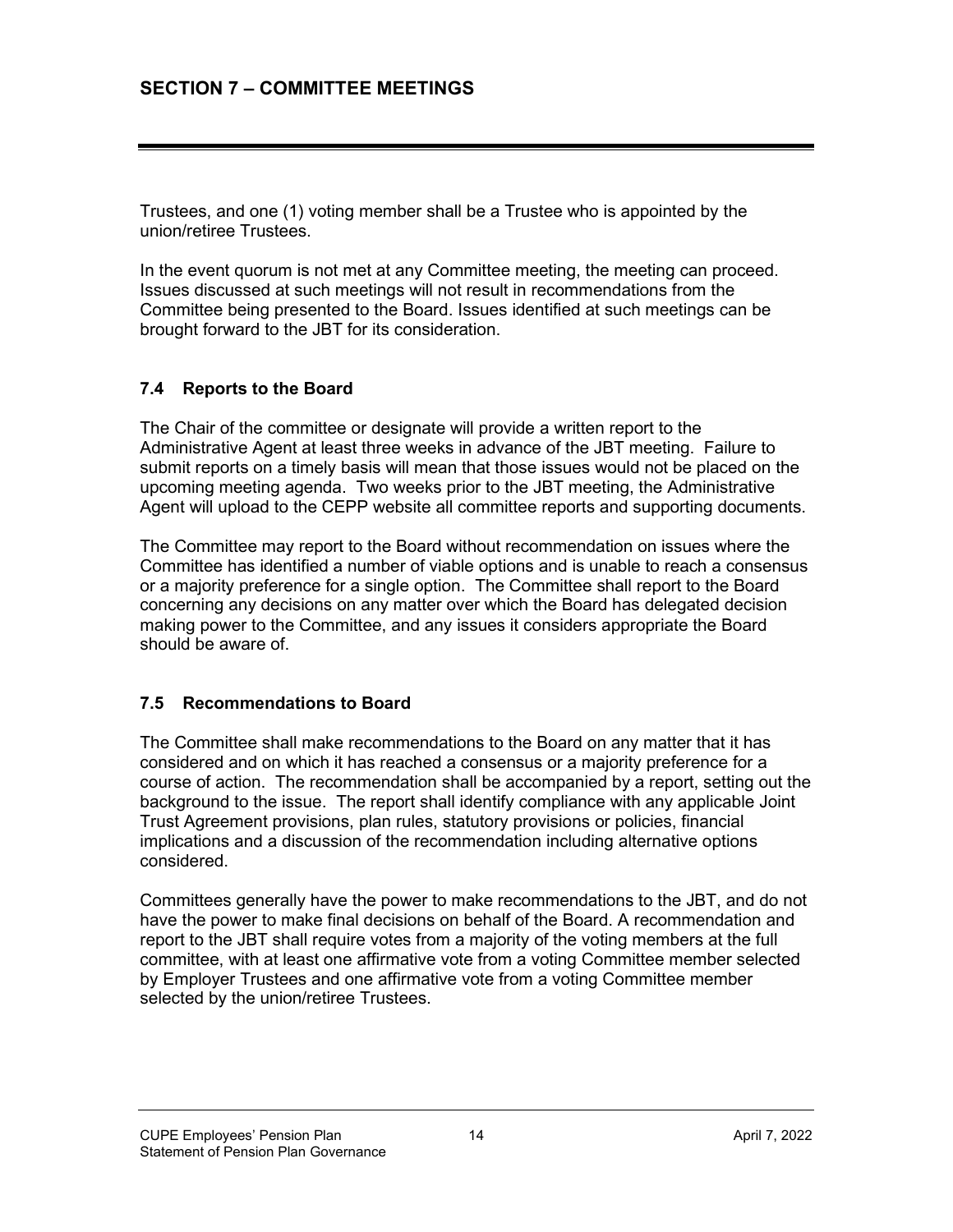# **7.6 Work Plan**

Committees will set an annual work plan. This work plan is received by the JBT at their fourth quarterly meeting each year (December). This work plan will be the guide for meetings of the committee throughout the year. Meetings may be held by conference call, video conferencing, in person or any other means the committee sees appropriate.

# **7.7 Terms of Reference**

Terms of Reference for each committee will be developed by the Committee. These Terms of Reference will be considered and adopted by the JBT and will form part of this governance document at Appendix "B".

:cp/cope 491 April 7, 2022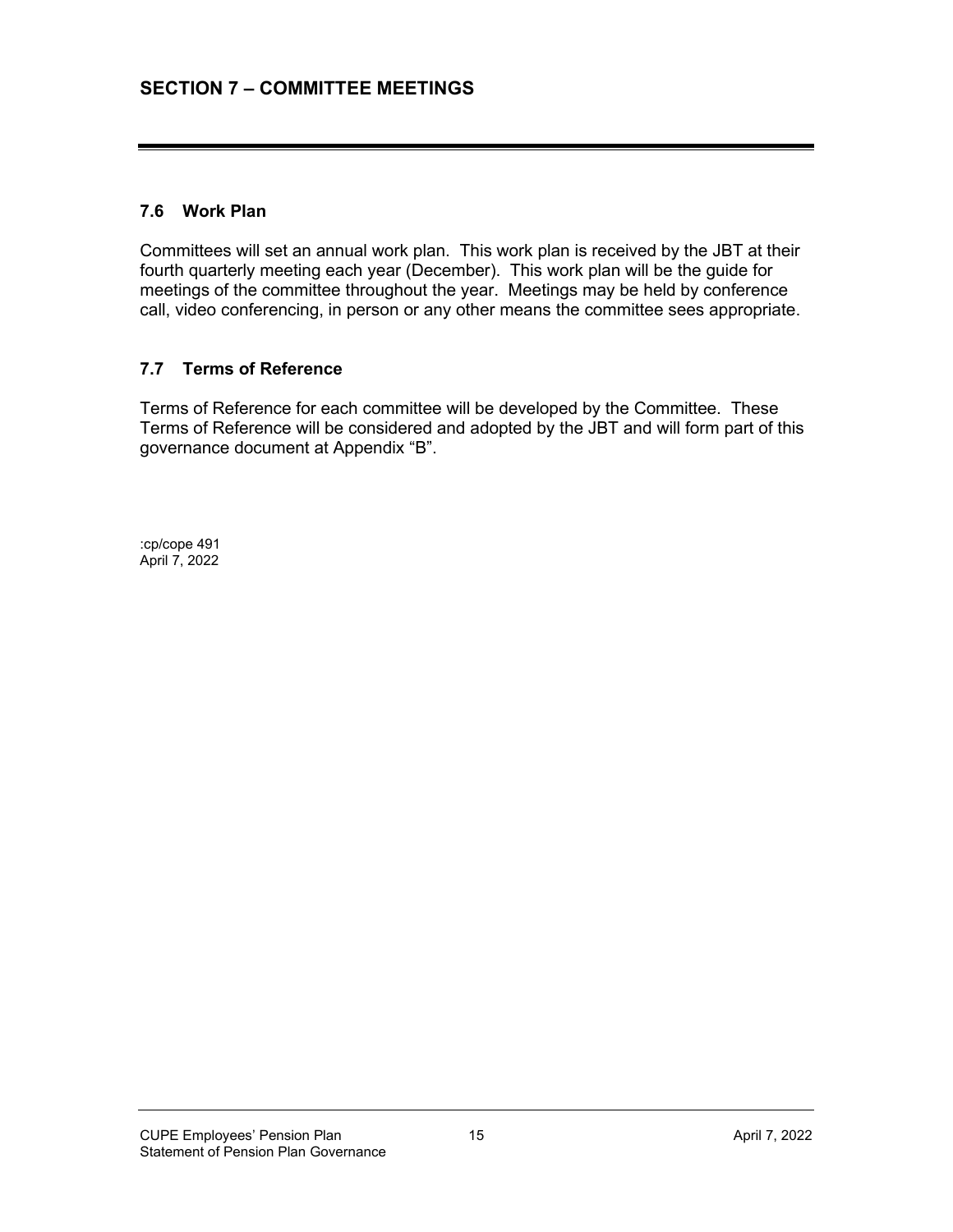# APPENDIX A

# COMMITTEE TERMS OF REFERENCE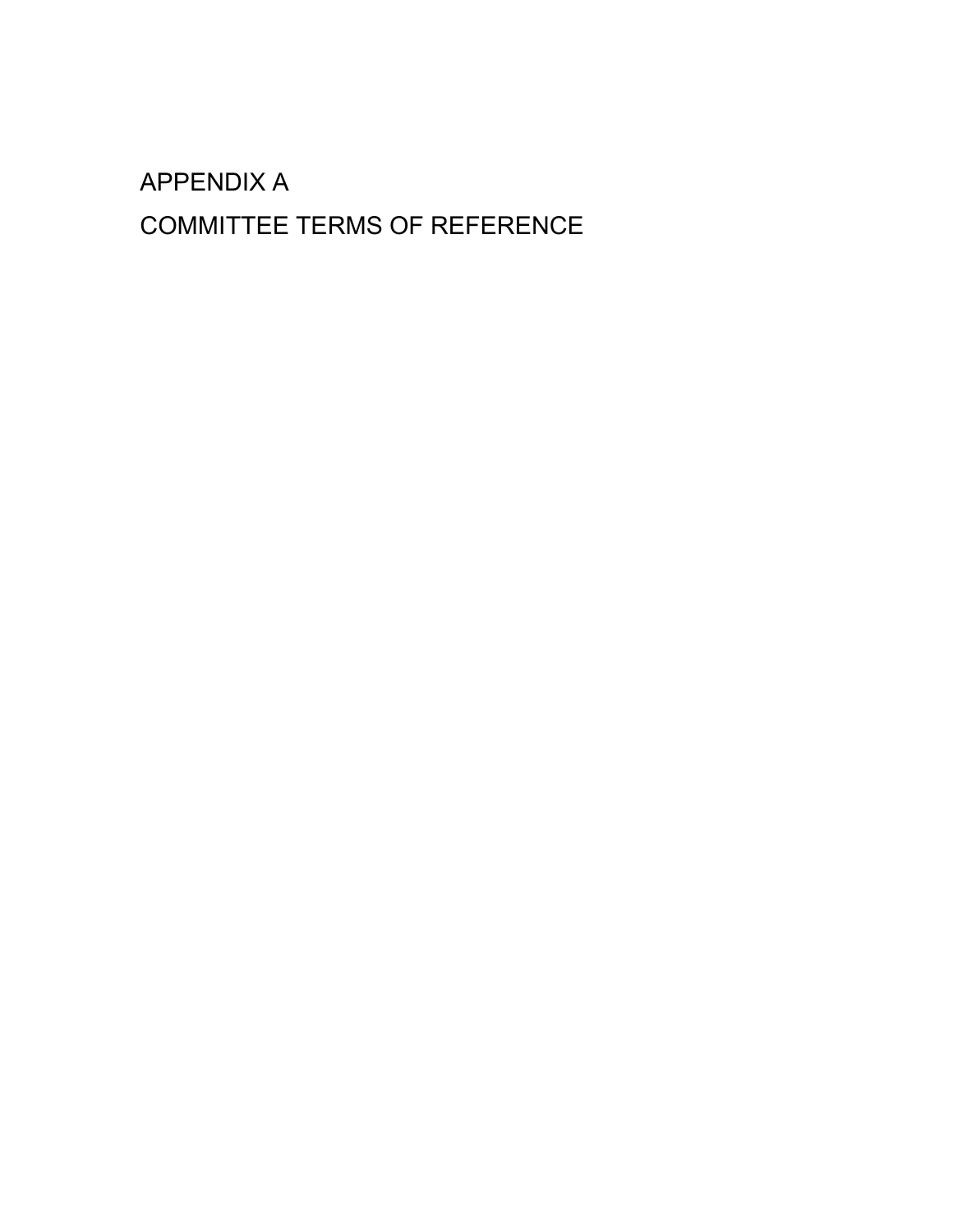# **BENEFITS AND MEMBER COMMUNICATIONS SUB-COMMITTEE TERMS OF REFERENCE**

# **Mandate**

The Benefits and Member Communications Sub-Committee shall consider and make recommendations to the JBT on the following matters:

- Provide member education, communications with plan members, and monitor and report on benefit related issues as they arise, including:
	- o Plan Text amendments referred by the Administrative Agent or collective bargaining;
	- $\circ$  Develop, implement and monitor Member education program(s) using internal and external resources (Plan member education includes pre-retirement and post retirement education and communications);
	- o Develop, implement, monitor and assess the JBT communications program which includes but is not limited to:
		- Annual reports:
		- Annual meeting;
		- **Website (on-line pension tools);**
		- **Newsletters:**
		- Other member communications which includes plan amendments, legislative updates, etc.
	- o Benefit and communication matters as assigned by the JBT.

Sub-Committee decisions shall form the basis of its recommendations to the JBT and are subject to final determination by the Joint Board of Trustees.

# **Membership**

The Benefits and Member Communications Sub-Committee will be made up of five members who may be Trustees and/or Alternate Trustees where:

- (a) three Committee members are selected by Employer Trustees, and two Committee members are selected by the union/retiree Trustees (the term "union/retiree Trustee", for the purpose of committee membership means a Trustee who is appointed by CSU, COPE or Unifor or who is elected by the retirees), or
- (b) three Committee members are selected by the union/retiree Trustees, and two Committee members are selected by Employer Trustees.

Where three Benefits and Member Communications Sub-Committee members are selected by Employer Trustees, one of them shall be designated as a non-voting member of the Committee by the Employer Trustees. In the absence of a Committee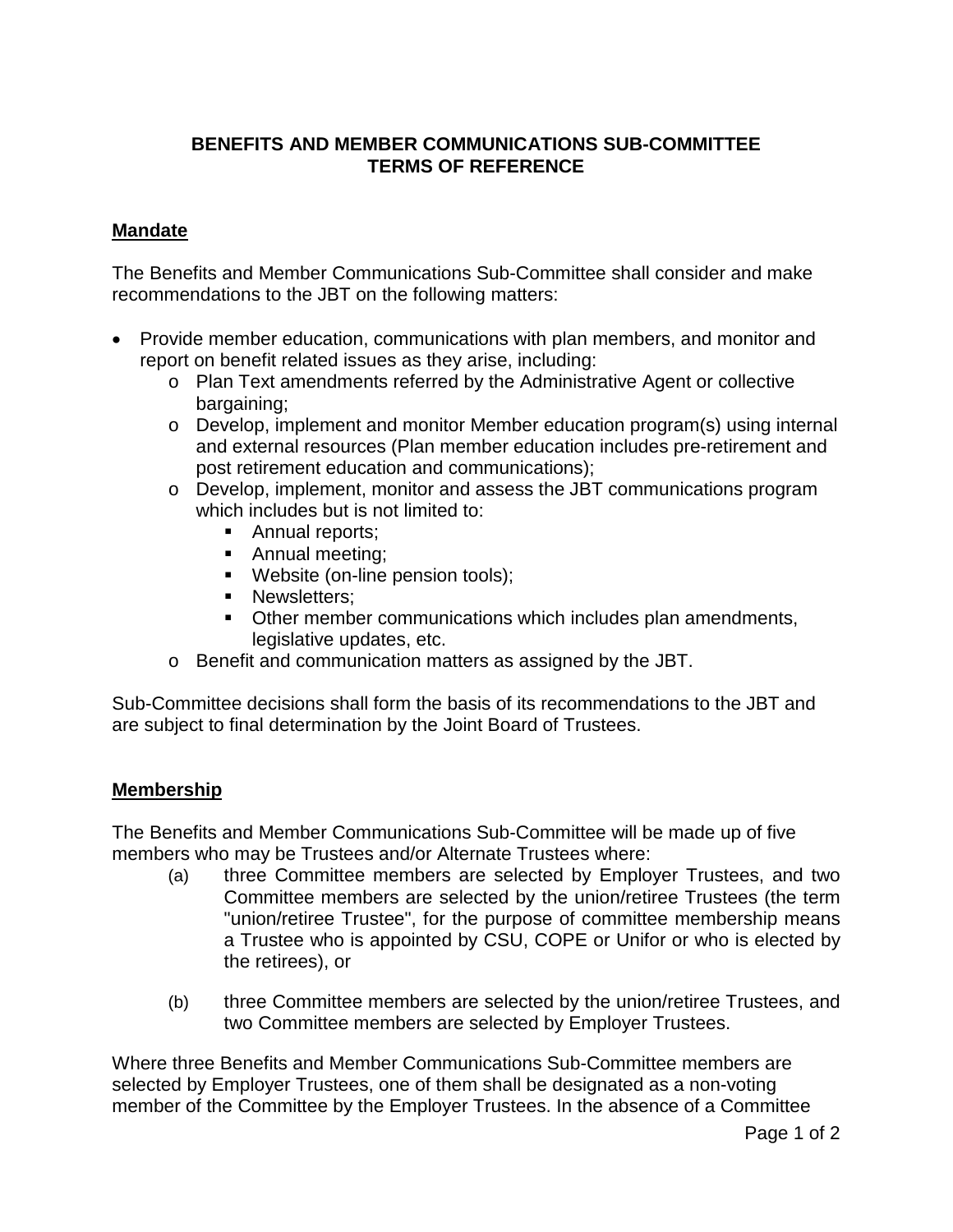member who is a voting Employer Trustee, the Trustee designated as a non-voting member of the Committee by the Employer Trustees may exercise the vote of the absent Committee member.

Where three Benefits and Member Communications Sub-Committee members are selected by union/retiree Trustees, one of them shall be designated as a non-voting member of the Committee by the union/retiree Trustees. In the absence of a Committee member who is a voting union/retiree Trustee, the Trustee designated as a non-voting member of the Committee by the union/retiree Trustees may exercise the vote of the absent Committee member.

Committee members shall serve for a term of one year.

# **Frequency of Meetings**

The Benefits and Member Communications Sub-Committee shall meet at least semiannually.

#### **Chair of Benefits and Member Communications Sub-Committee**

The Sub-Committee shall elect a Chair from the members of the Sub-Committee.

#### **Recording of the Meeting**

The Chair or designate shall record the discussions of the Sub-Committee meeting.

#### **Reports**

The Sub-Committee Chair or designate shall prepare written reports to the JBT. Reports will include: work in progress; matters under consideration; recommendations; and/or options for decisions.

:cp/cope 491 April 11, 2018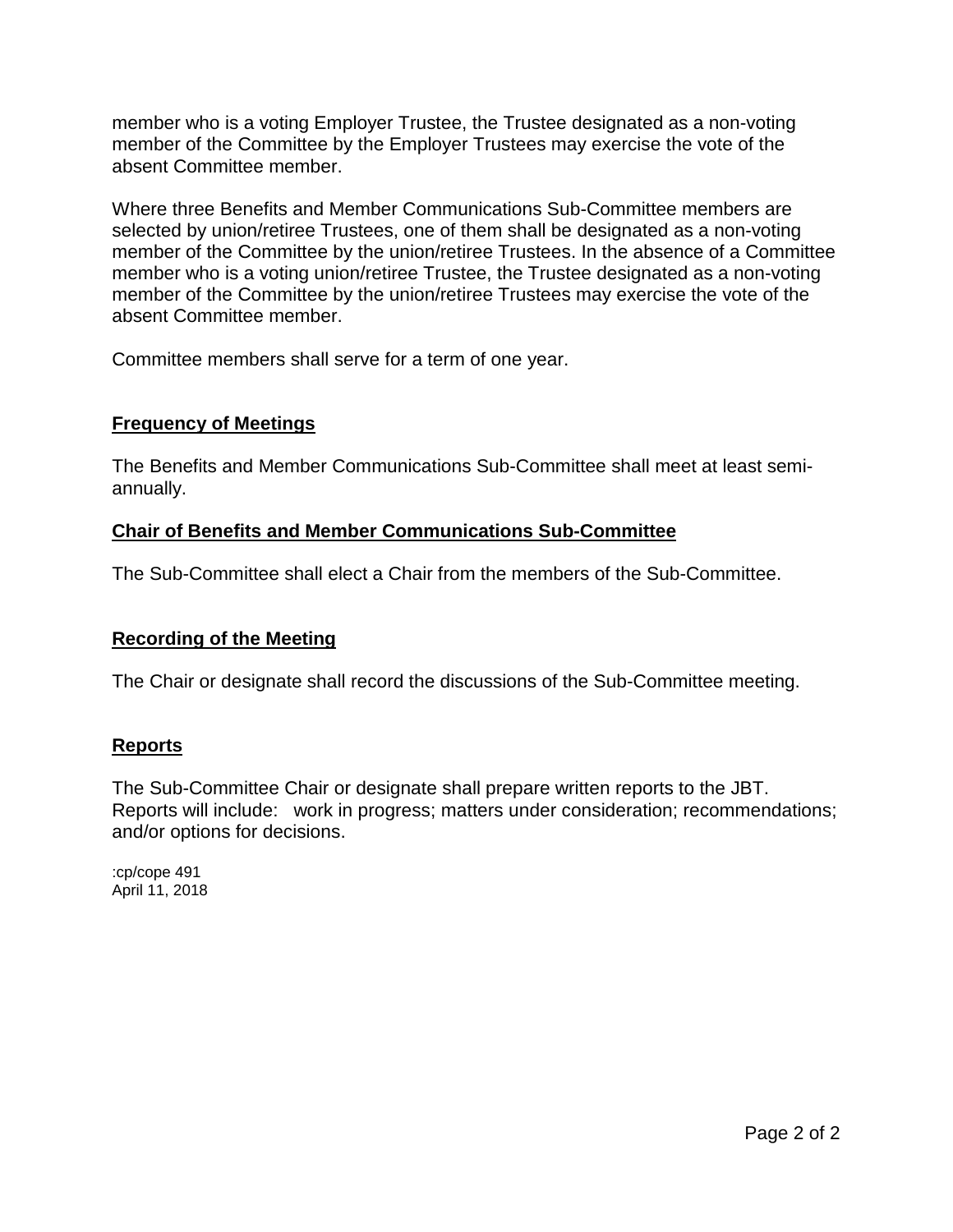# **FINANCE AND AUDIT SUB-COMMITTEE TERMS OF REFERENCE**

# **Mandate**

The Finance and Audit Sub-Committee's mandate is to ensure that the JBT's finances, accounting practices and staffing needs are reviewed and reported on annually. Duties and responsibilities include the following:

- Conduct an annual review of the Trustees expenses and Board Expense Policy;
- Annually review the performance of the audit firm and make recommendations for proposed audit plans;
- Present the audit findings report and the Annual financial statements for approval;
- Annually review the Administrative Services Agreement with CUPE including the charges for services and all work and quality of service provided by the Admin Agent;
- Review and assess the value of services provided by the Actuarial Consultant;
- Review of liability insurance and recommend insurance carrier;
- Other matters as assigned by the Board.

Sub-Committee decisions shall form the basis of its recommendations to the JBT and are subject to final determination by the Joint Board of Trustees.

# **Membership**

The Finance and Audit Sub-Committee will be made up of five members who may be trustees and/or alternate trustees where:

- (a) three Committee members are selected by Employer Trustees, and two Committee members are selected by the union/retiree Trustees (the term "union/retiree Trustee", for the purpose of committee membership means a Trustee who is appointed by CSU, COPE or Unifor or who is elected by the retirees), or
- (a) three Committee members are selected by the union/retiree Trustees, and two Committee members are selected by Employer Trustees.

Where three Finance and Audit Sub-Committee members are selected by Employer Trustees, one of them shall be designated as a non-voting member of the Committee by the Employer Trustees. In the absence of a Committee member who is a voting Employer Trustee, the Trustee designated as a non-voting member of the Committee by the Employer Trustees may exercise the vote of the absent Committee member.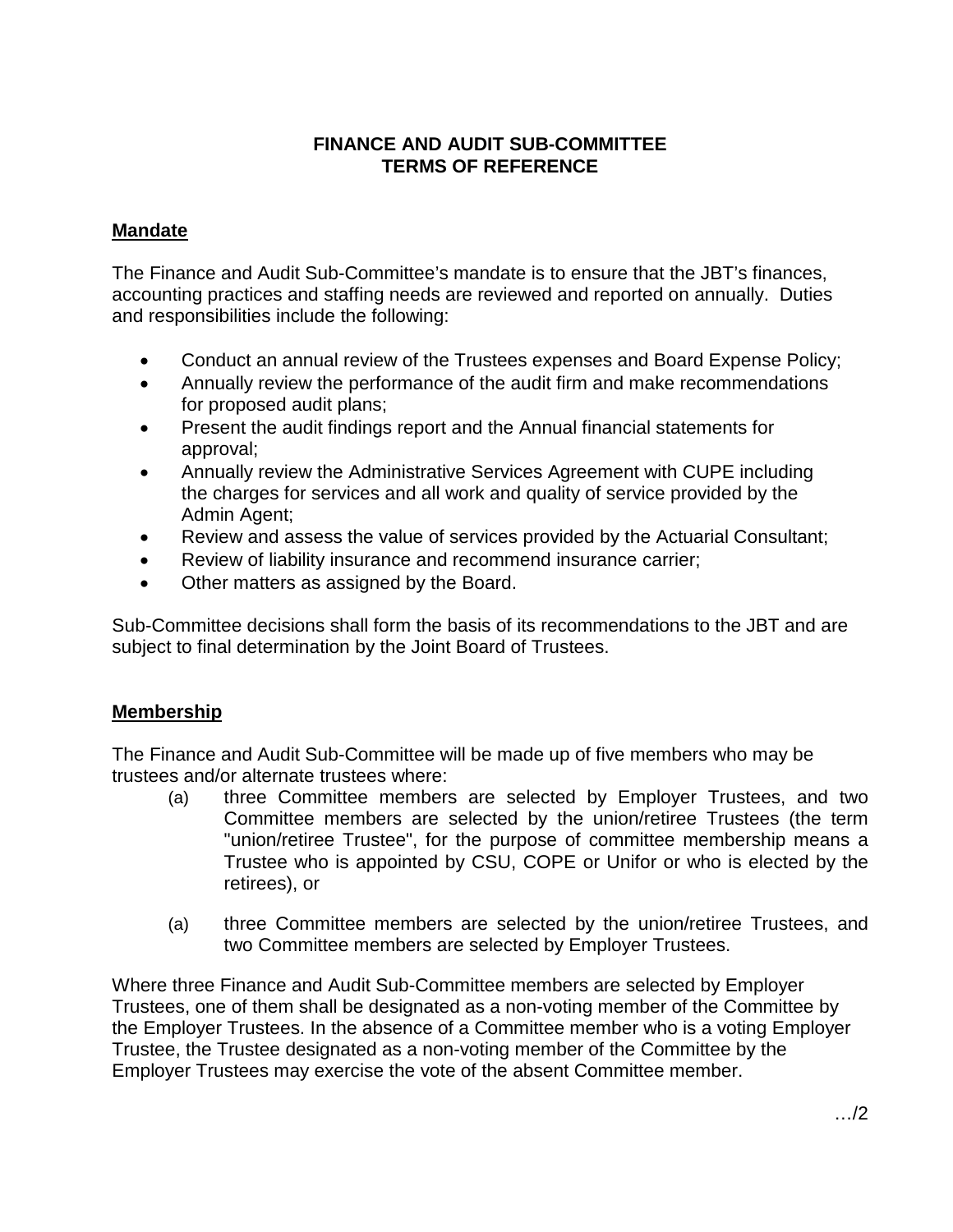Where three Finance and Audit Sub-Committee members are selected by union/retiree Trustees, one of them shall be designated as a non-voting member of the Committee by the union/retiree Trustees. In the absence of a Committee member who is a voting union/retiree Trustee, the Trustee designated as a non-voting member of the Committee by the union/retiree Trustees may exercise the vote of the absent Committee member.

Committee members shall serve for a term of one year.

# **Frequency of Meetings**

The Finance and Audit Sub-Committee shall meet as required; most likely four times a year.

# **Chair of Finance and Audit Sub-Committee**

The Sub-Committee shall elect a Chair from the members of the Sub-Committee.

# **Reports**

The Sub-Committee Chair or designate shall prepare written reports to the JBT. Reports will include: work in progress; matters under consideration; recommendations; and/or options for decisions.

:cp/cope 491 June 20, 2018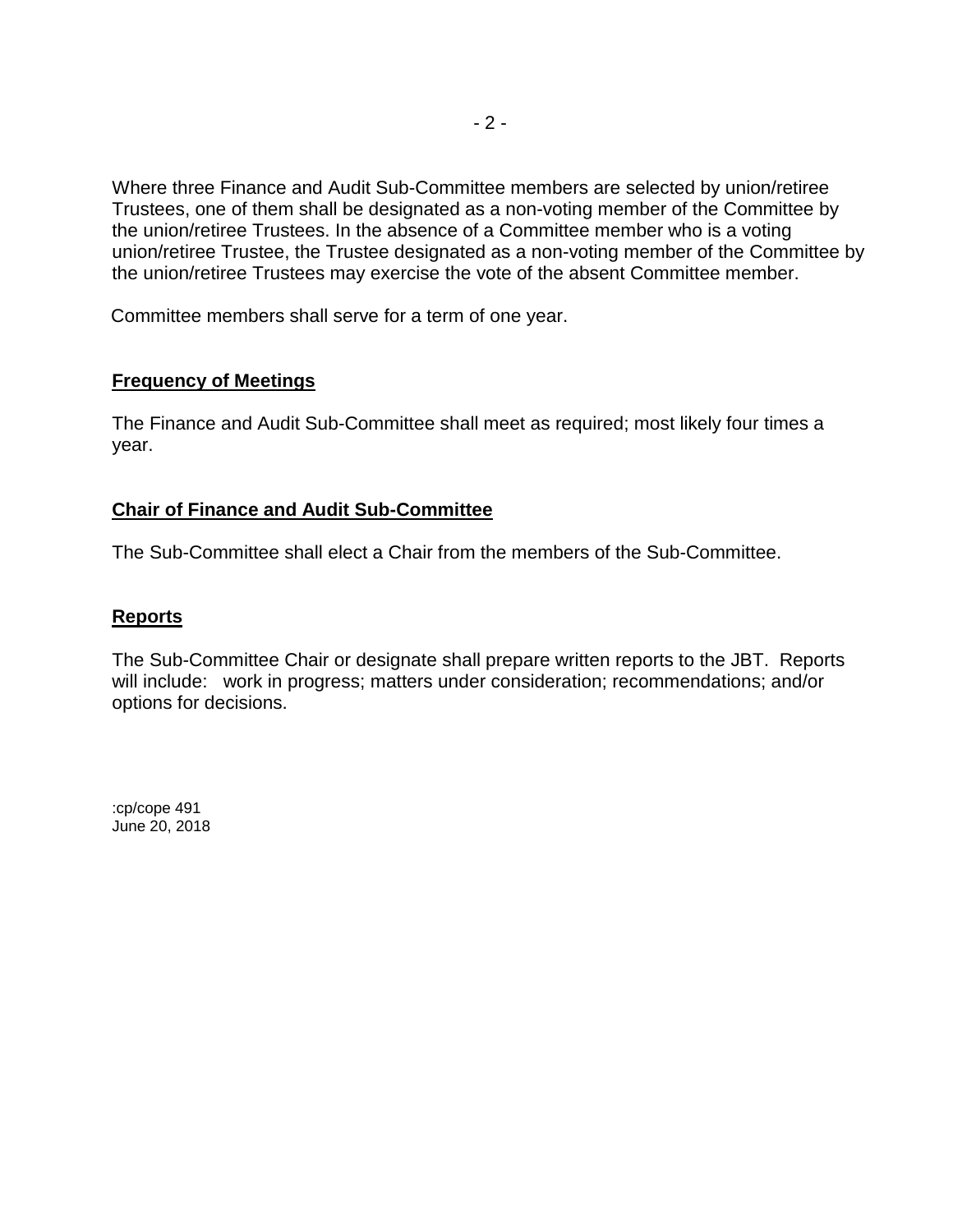# **GOVERNANCE COMMITTEE TERMS OF REFERENCE**

#### **Membership**

The Governance Sub-Committee will be made up of five members who may be Trustees and/or Alternate Trustees where:

- (a) three Committee members are selected by Employer Trustees, and two Committee members are selected by the union/retiree Trustees (the term "union/retiree Trustee", for the purpose of committee membership means a Trustee who is appointed by CSU, COPE or Unifor or who is elected by the retirees), or
- (a) three Committee members are selected by the union/retiree Trustees, and two Committee members are selected by Employer Trustees.

Where three Governance Sub-Committee members are selected by Employer Trustees, one of them shall be designated as a non-voting member of the Committee by the Employer Trustees. In the absence of a Committee member who is a voting Employer Trustee, the Trustee designated as a non-voting member of the Committee by the Employer Trustees may exercise the vote of the absent Committee member.

Where three Governance Sub-Committee members are selected by union/retiree Trustees, one of them shall be designated as a non-voting member of the Committee by the union/retiree Trustees. In the absence of a Committee member who is a voting union/retiree Trustee, the Trustee designated as a non-voting member of the Committee by the union/retiree Trustees may exercise the vote of the absent Committee member.

Committee members shall serve for a term of one year.

# **Frequency of Meetings**

The Governance Committee shall meet semi-annually or more frequently as required.

#### **Chair of Governance Committee**

The Committee shall elect a Chair from the members of the Committee.

#### **Recording of the Meeting**

The Chair or designate shall record the discussion of the committee meeting for purposes of draft and reporting back to the committee.

#### **Reports**

The Committee Chair or designate shall prepare written reports to the JBT. Reports will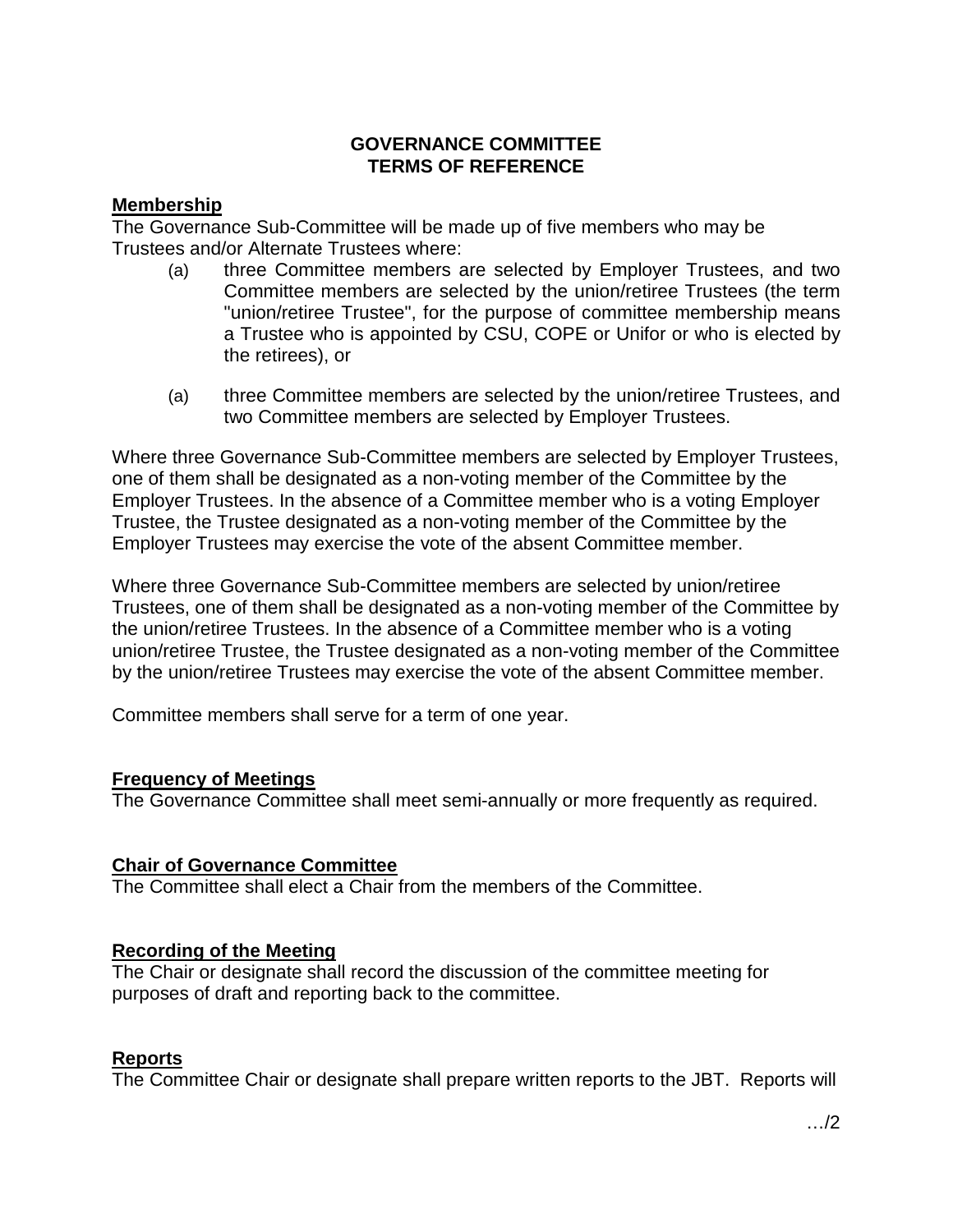include: a summary of committee discussion and attendance of committee members; recommendations and/or options for decisions.

# **Responsibilities**

The Governance Committee shall consider and make recommendations to the JBT on the following matters:

- Annually conduct and prepare Trustee/Board performance review(s) as a whole;
- Undertake an annual review of the committee structure including mandates and performance;
- Annually arrange and conduct a review of the governance policies of the JBT;
- Annually review and report to the JBT on the performance of legal counsel;
- Review Plan Text amendments developed by the service provider;
- Address Pension Plan administrative issues as requested by the Administrative Agent;
- Work with legal counsel and actuary on legal and legislative issues or updates;
- Recommend and arrange trustee education after receiving input from the various Board committees (Trustee educations consists of specialized programs which may be referred to the committee by other Board committees, as proposed by the JBT from time to time, and general training as needed using internal and external resources);
- Other governance matters assigned by the Board.

Committee decisions have the force of recommendations to the JBT and are subject to final determination by the Joint Board of Trustees.

:cp/cope 491 June 20, 2018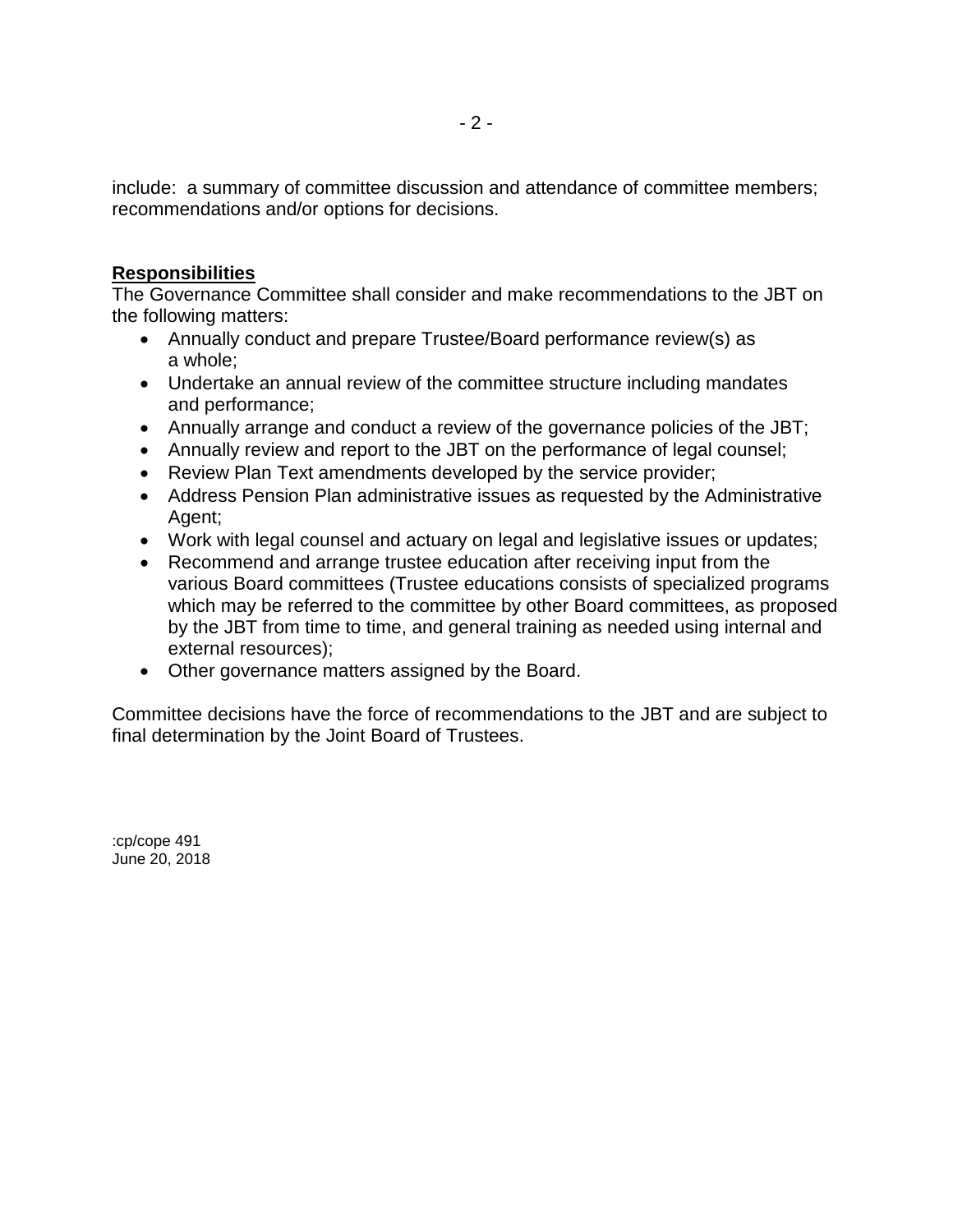# **INVESTMENT SUB-COMMITTEE TERMS OF REFERENCE**

# **Mandate**

The Investment Sub-Committee's mandate is to review and oversee the investment policies of the JBT, performance of fund managers, overall performance of the JBT investments and includes the following:

- Annually review the Statement of Investment Policies and Procedures (SIP&P) and make recommendations to the JBT as necessary;
- Review and provide information on asset allocation issues;
- Monitor alternative investments including real estate and keep the JBT aware of potential alternative investment opportunities;
- Monitor, and report on Socially Responsible Investment (SRI) issues including proxy voting, engagement, etc;
- Review the fund managers performance and compliance with the SIP&P;
- Review and assess the value of services provided by the custodian;
- Review and assess the value of services provided by the proxy voting service and SRI firms;
- Recommend to the Trustee Education Committee specialized investment-related training/education as appropriate;
- Other matters as assigned by the Board.

Sub-Committee decisions shall form the basis of its recommendations to the JBT and are subject to final determination by the Joint Board of Trustees.

# **Membership**

The Investment Sub-Committee will be made up of five members who may be Trustees and/or Alternate Trustees where:

- (a) three Committee members are selected by Employer Trustees, and two Committee members are selected by the union/retiree Trustees (the term "union/retiree Trustee", for the purpose of committee membership means a Trustee who is appointed by CSU, COPE or Unifor or who is elected by the retirees), or
- (b) three Committee members are selected by the union/retiree Trustees, and two Committee members are selected by Employer Trustees.

Where three Investment Sub-Committee members are selected by Employer Trustees, one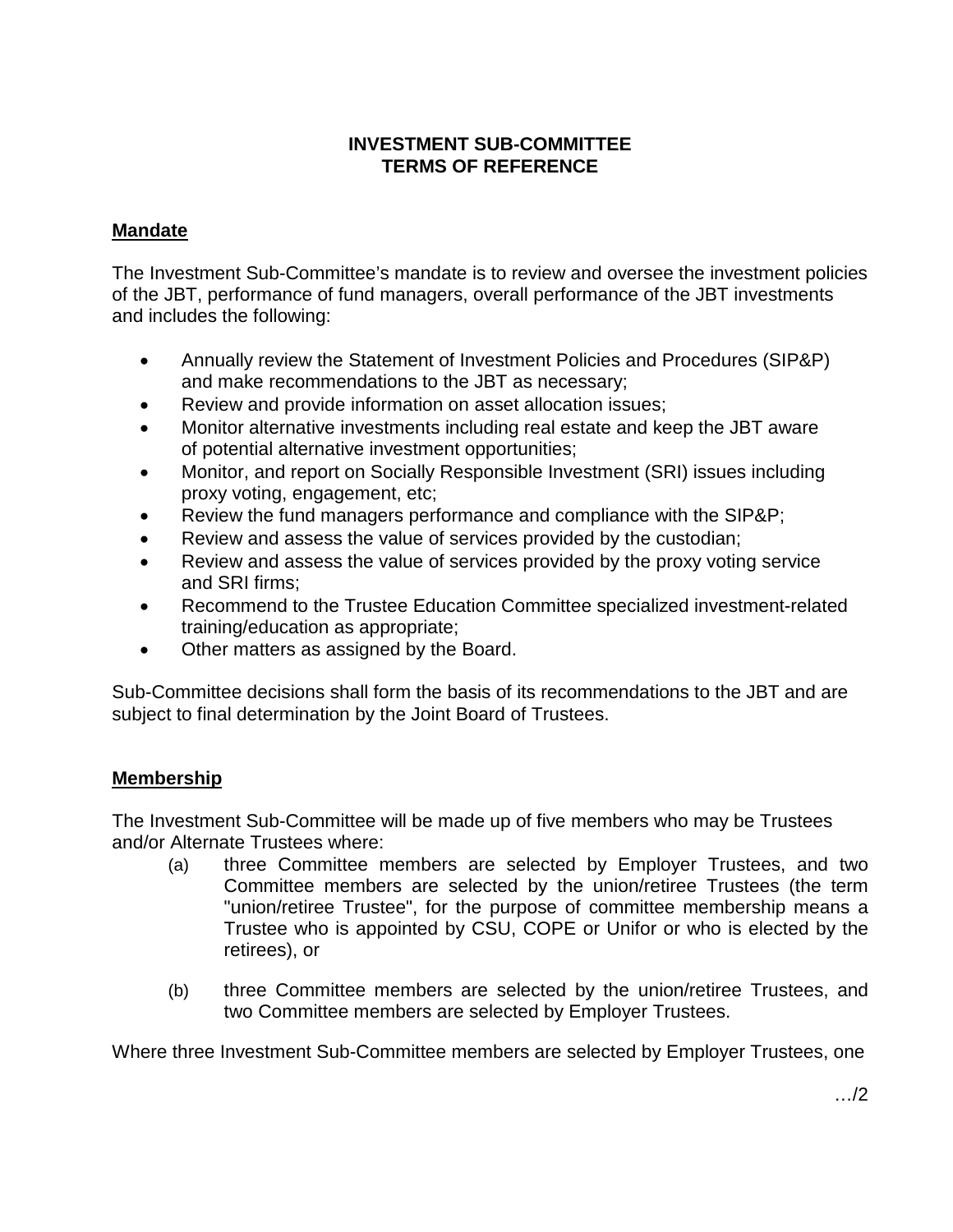of them shall be designated as a non-voting member of the Committee by the Employer Trustees. In the absence of a Committee member who is a voting Employer Trustee, the Trustee designated as a non-voting member of the Committee by the Employer Trustee may exercise the vote of the absent Committee member.

Where the Investment Sub-Committee members are selected by union/retiree Trustees, one of them shall be designated as a non-voting member of the Committee by the union/retiree Trustees. In the absence of a Committee member who is a voting union/retiree Trustee, the Trustee designated as a non-voting member of the Committee by the union/retiree Trustees may exercise the vote of the absent Committee member.

Committee members shall serve for a term of one year.

# **Frequency of Meetings**

The Investment Sub-Committee shall meet as required; conference calls will be arranged as necessary.

#### **Chair of Investment Sub-Committee**

The Sub-Committee shall elect a Chair from the members of the Sub-Committee.

# **Reports**

The Sub-Committee Chair or designate shall prepare written reports to the JBT. Reports will include: work in progress; matters under consideration; recommendations; and/or options for decisions.

:cp/cope 491 June 20, 2018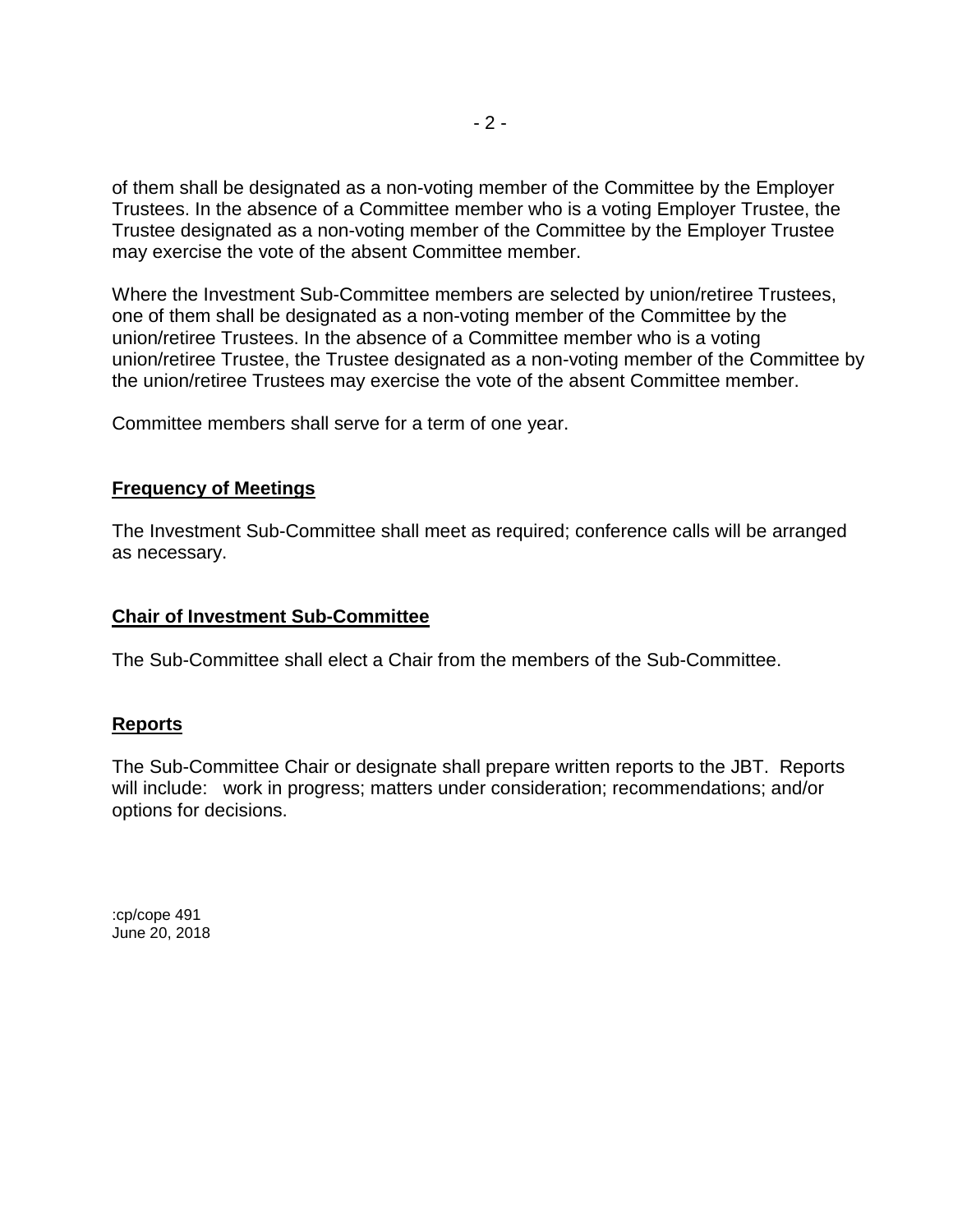# APPENDIX B

# JBT POLICIES

The following Policies can be found on the [www.cepp.ca](http://www.cepp.ca/) website.

#### **Governance**

[Accommodation of Trustees with Disabilities](https://www.cepp.ca/content/user_files/2015/01/Policies-Accommodation-of-Trustees-and-Alt-Trustees-with-Disabilities.pdf)

[Communications Policy](https://www.cepp.ca/content/user_files/2018/05/Communications-Policy.pdf)

[Confidentiality and Privacy Policy](https://www.cepp.ca/content/user_files/2015/01/Confidentiality-and-Privacy-Policy-FINAL-Eng.pdf)

[Conflict of Interest Policy](https://www.cepp.ca/content/user_files/2015/01/Conflict-of-Interest-Policy-May-27-03-adopted-June-2006-Mtg.pdf)

[Election of the Retiree Trustee and Alternate Retiree Trustee Policy](https://www.cepp.ca/content/user_files/2015/01/Election-of-the-Retiree-and-Alternate-Retiree-Trustee-Policy-FINAL-for-Website-Eng.pdf)

[Management and Retention of Pension Plan Records Policy](https://www.cepp.ca/content/user_files/2015/01/Management-and-Retention-of-Pension-Plan-Records-Policy-FINAL-Eng.pdf)

[Policy regarding Attendance at regular JBT](https://www.cepp.ca/content/user_files/2021/11/Policy_Attendance_at_JBT_-Meeting_Effective_2021_06_10_EN.pdf) Meetings

[Trustee Education Policy](https://www.cepp.ca/content/user_files/2019/06/Trustee_Education_Policy_2019_04_17_EN.pdf)

[Trustee Responsibility Policy](https://www.cepp.ca/content/user_files/2015/01/Policies-Trustee-Responsibility.pdf)

#### Finances

[Board Expense Policy](https://www.cepp.ca/content/user_files/2019/04/Board_Expense_Policy_2019_04_17_EN.pdf)

Pre-retirement

[Pre-Retirement Planning Seminars](https://www.cepp.ca/content/user_files/2020/06/Policy_Pre-Retirement_Seminars_approved_2020_06_04_EN.pdf)

[Retirement Counselling](https://www.cepp.ca/content/user_files/2020/10/Policy_Retirement_Counselling_Sessions_approved_2020_10_05_EN.pdf)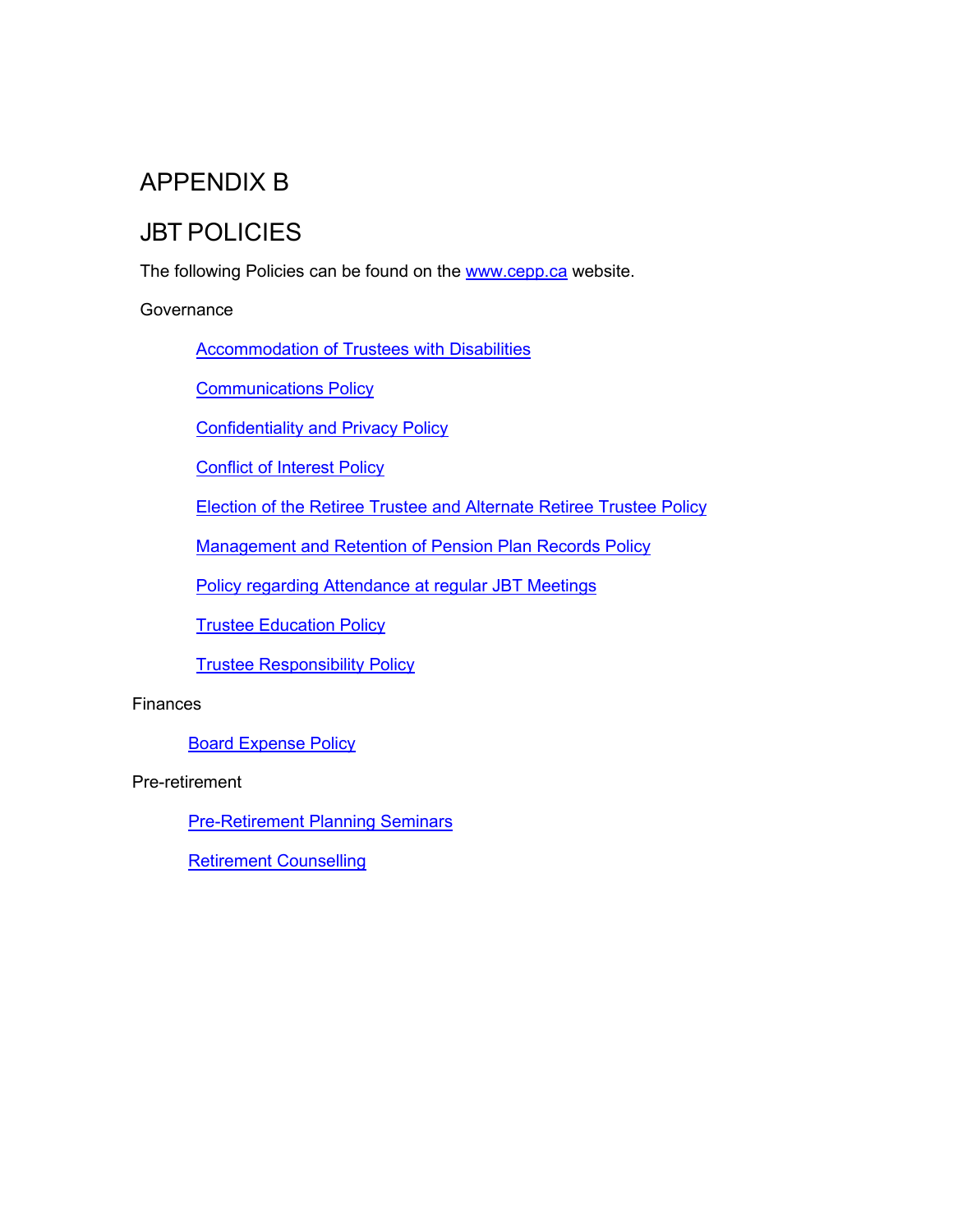# APPENDIX C MONITORING CHECKLIST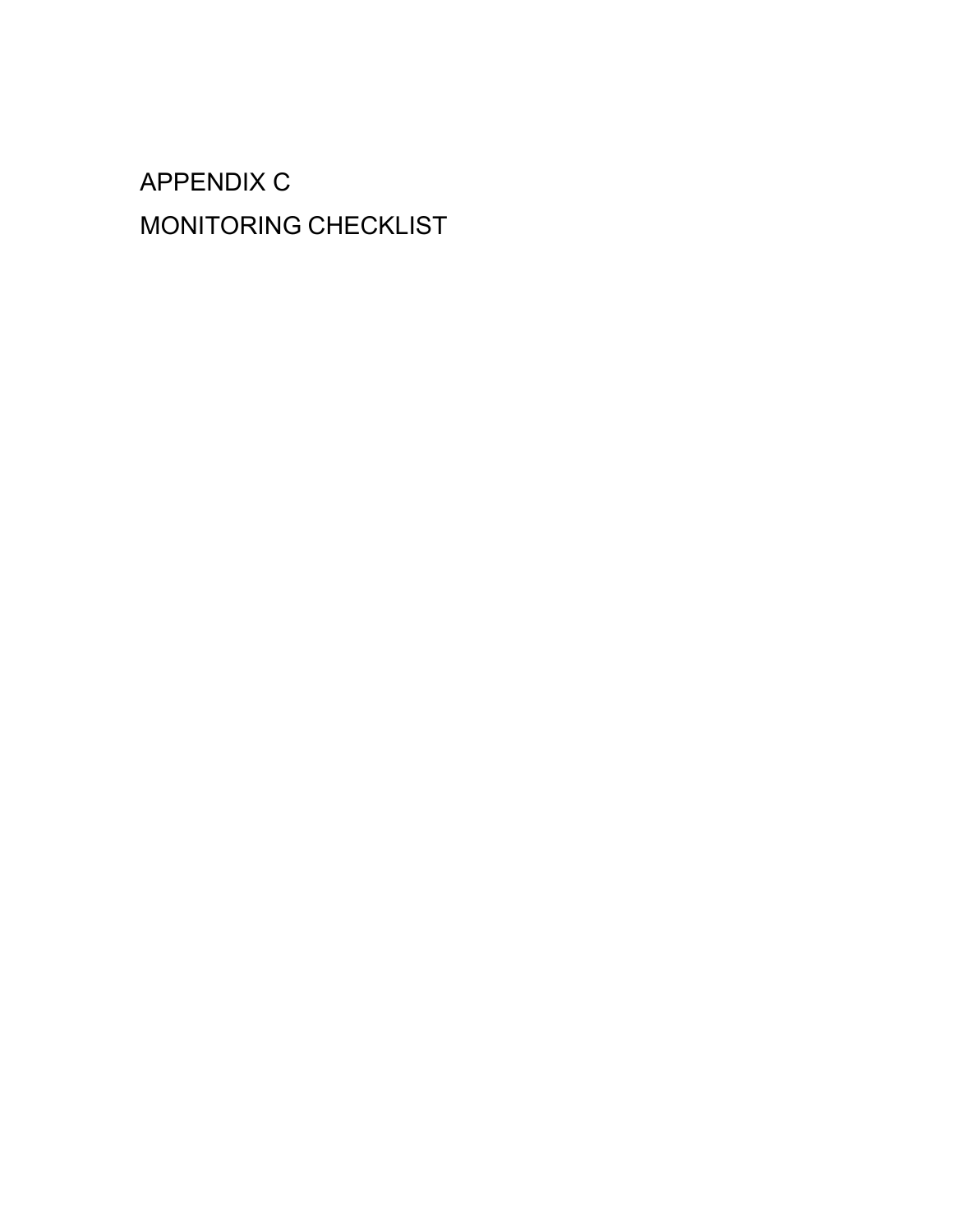# **GOVERNANCE MONITORING CHECKLIST CUPE EMPLOYEES' PENSION PLAN**

| <b>Activity</b>                           | <b>Review Date</b> | <b>Due Date</b> | Responsible        | Contact          |
|-------------------------------------------|--------------------|-----------------|--------------------|------------------|
|                                           |                    |                 | <b>Person/Firm</b> |                  |
| <b>Legislative Requirements</b>           |                    |                 |                    |                  |
| 1. Revenue Canada T4As                    |                    | Feb 28          | <b>RBC IS</b>      | Diane Minguy     |
| and Non-Resident NR4s                     |                    |                 |                    |                  |
| Pensioner T4As                            |                    | Feb 28          | <b>RBC IS</b>      | Diane Minguy     |
| Pensioner Non-Resident NR4s               |                    | Feb 28          | <b>RBC IS</b>      | Diane Minguy     |
| 2. T3P - Employees Pension                |                    | Mar 31          | <b>CUPE</b>        | Sylvie Ouellet   |
| Plan Information and Income<br>Tax Return |                    |                 |                    |                  |
| Tax Receipts for Member Buy-<br>3.        |                    | Feb 28          | <b>CUPE</b>        | Sylvie Ouellet   |
| back Payments                             |                    |                 |                    |                  |
| 4. PSPAs related to Plan                  |                    |                 | <b>CUPE</b>        | Sylvie Ouellet / |
| Improvements                              |                    |                 |                    | Dany Desgagnés   |
| 5. Survey of Trusteed                     | Every second       | May $1st$       | CUPE / Eckler      | Sylvie Ouellet / |
| Pension Funds (Stats Canada)              | year               |                 |                    | Dany Desgagnés   |
| 6. Joint Annual Information               |                    | Pymt: March     | CUPE / Eckler      | Sylvie Ouellet / |
| Return and Filing Fees                    |                    | Filing: Sept 30 |                    | Dany Desgagnés   |
| 7. Actuarial Valuation                    | Jan 1              |                 | Eckler             | Dany Desgagnés   |
| (a) Review actuarial                      | April & Dec        |                 | JBT / Eckler       | Trustees /       |
| assumptions                               | Board              |                 |                    | Dany Desgagnés   |
| Consultation with Settlors<br>(b)         | April & or         |                 | <b>JBT</b>         |                  |
|                                           | June Board         |                 |                    |                  |
| (c) Filing                                | Sept Board         | September       | Eckler             | Dany Desgagnés   |
| 8. Plan Amendment Filing                  |                    | within 60 days  | <b>CUPE</b>        | Sylvie Ouellet   |
|                                           |                    | of Settlors'    |                    |                  |
|                                           |                    | approval        |                    |                  |
| 9. Reciprocal Transfer Agreement          |                    | within 20 days  | <b>CUPE</b>        | Sylvie Ouellet   |
| Filing                                    |                    | of signed RTA   |                    |                  |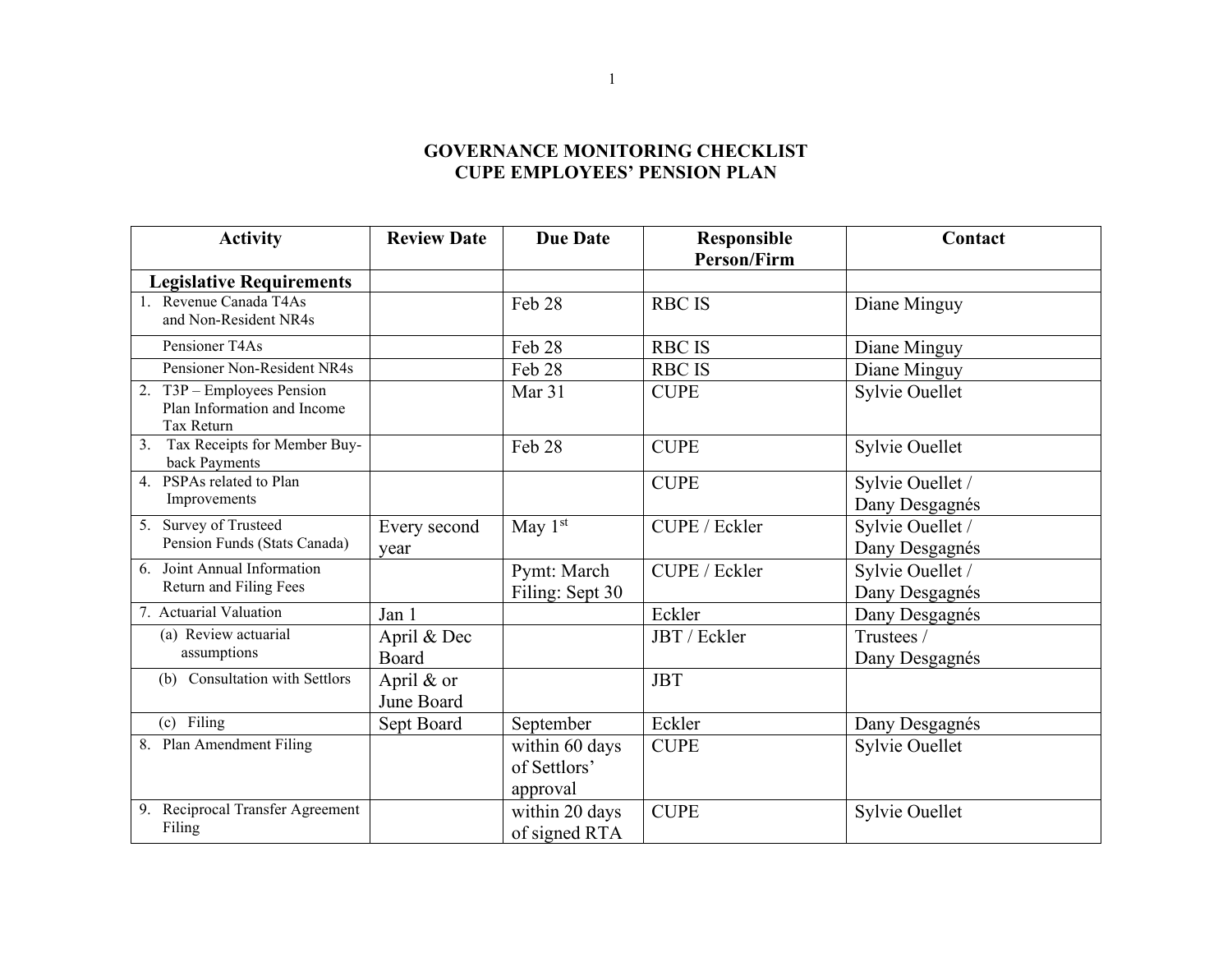<span id="page-30-8"></span><span id="page-30-7"></span><span id="page-30-6"></span><span id="page-30-5"></span><span id="page-30-4"></span><span id="page-30-3"></span><span id="page-30-2"></span><span id="page-30-1"></span><span id="page-30-0"></span>

| <b>Activity</b>                                                                           | <b>Review Date</b> | <b>Due Date</b>                    | <b>Responsible</b>   | Contact                          |
|-------------------------------------------------------------------------------------------|--------------------|------------------------------------|----------------------|----------------------------------|
|                                                                                           |                    |                                    | <b>Person/Firm</b>   |                                  |
| 10. Information to New Members <sup>1</sup>                                               |                    |                                    | <b>CUPE</b>          | Sylvie Ouellet                   |
| 11. Enrolment of New (Permanent<br>Employee) Members <sup>2</sup>                         |                    |                                    | <b>CUPE</b>          | Sylvie Ouellet                   |
| 12. Enrolment of (New Part-time<br>Employee) Members <sup>3</sup><br>(Excluding Manitoba) |                    |                                    | <b>CUPE</b>          | <b>Sylvie Ouellet</b>            |
| 13. Enrolment of (New Part-time<br>Employee) (Manitoba) <sup>4</sup>                      |                    |                                    | <b>CUPE</b>          | Sylvie Ouellet                   |
| 14. Information to Members about<br>Plan Amendments                                       |                    | within 60 days<br>of certification | <b>CUPE</b>          | Sylvie Ouellet                   |
| 15. Monitoring Timeliness of<br>Contributions <sup>5</sup>                                |                    |                                    | <b>RBC IS / CUPE</b> | Diane Minguy /<br>Sylvie Ouellet |
| 16. Notice to Superintendent<br><b>Regarding Delinquent</b><br>Contributions <sup>6</sup> |                    |                                    | <b>RBC IS</b>        | Diane Minguy                     |
| 17. Certification of Past Service<br>Pension Adjustments*7                                |                    |                                    | <b>CUPE</b>          | Sylvie Ouellet                   |
| 18. Termination Statement<br>(Deferred Pension <sup>8</sup> )                             |                    |                                    | <b>CUPE</b>          | Sylvie Ouellet                   |
| 19. Termination Statement (No<br>Deferred Entitlement) <sup>9</sup>                       |                    |                                    | <b>CUPE</b>          | Sylvie Ouellet                   |

<sup>&</sup>lt;sup>1</sup> Plan Summary, section 14.4 of Plan

<sup>&</sup>lt;sup>2</sup> On the first day of employment for permanent full-time employees, membership is mandatory

<sup>&</sup>lt;sup>3</sup> On January 1, provided the employee has worked at least  $700$  hours or earned at least  $35\%$  of the YMPE in the calendar year immediately preceding his application for membership, membership is optional

<sup>&</sup>lt;sup>4</sup> Manitoba: After 24 months of continuous employment, provided the employee has worked at least 700 hours or earned at least 25% of the YMPE in each of the two 12-month periods, membership is mandatory.

<sup>&</sup>lt;sup>5</sup> Member and Employer Contributions to be remitted within one month after deduction of Member Contribution (section 4.7)

<sup>&</sup>lt;sup>6</sup> Compliance Requirement is 30 days after contribution is due

<sup>&</sup>lt;sup>7</sup> Compliance Status is 60 days (not statutory – CUPE standard)

<sup>8</sup> Compliance Status is 60 days (statutory standard)

<sup>&</sup>lt;sup>9</sup> Compliance Status is 60 days (statutory standard)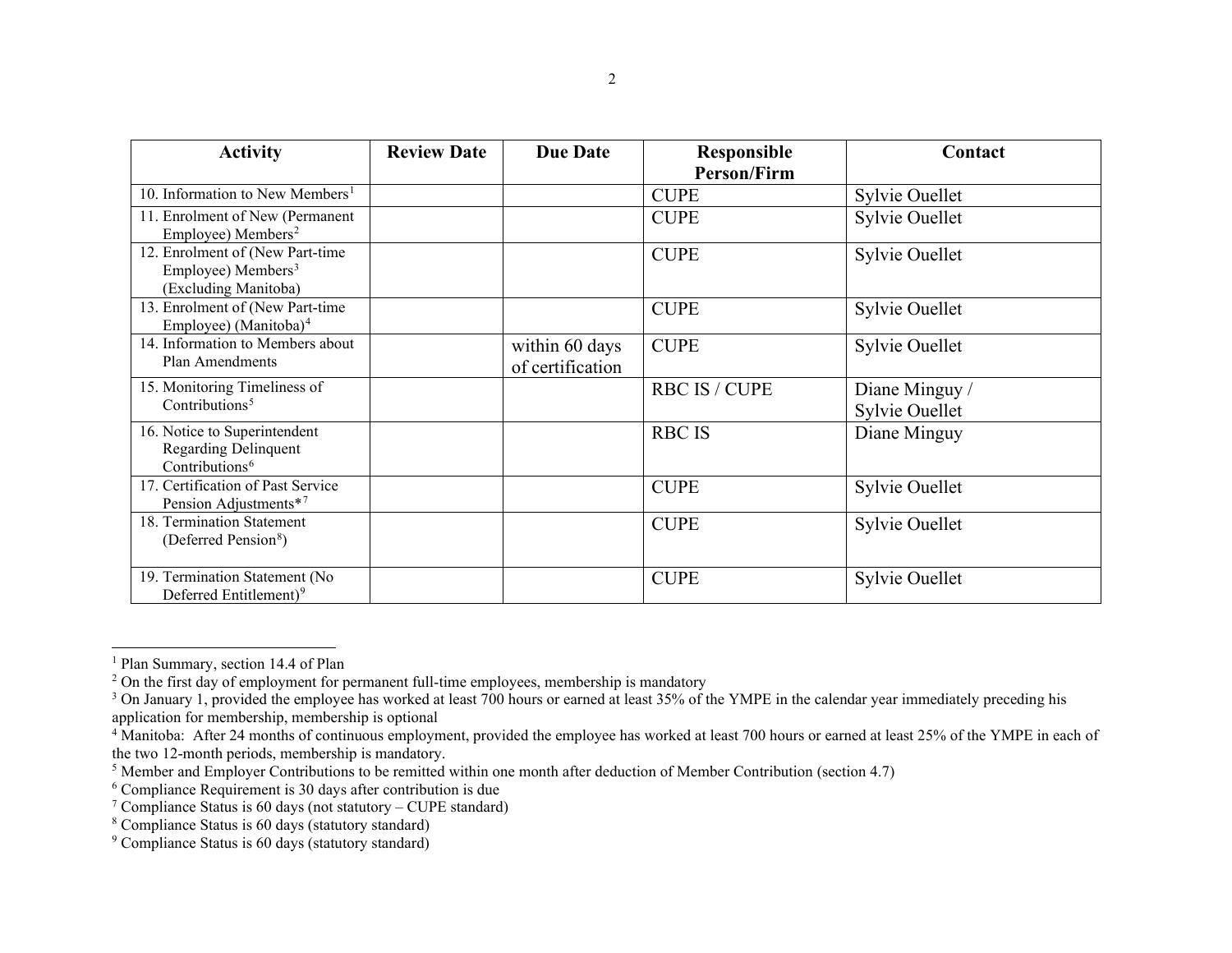<span id="page-31-1"></span><span id="page-31-0"></span>

| <b>Activity</b>                                                                                            | <b>Review Date</b> | <b>Due Date</b>                   | Responsible        | Contact                                  |
|------------------------------------------------------------------------------------------------------------|--------------------|-----------------------------------|--------------------|------------------------------------------|
|                                                                                                            |                    |                                   | <b>Person/Firm</b> |                                          |
| 20. Retirement Statement <sup>10</sup>                                                                     |                    |                                   | <b>CUPE</b>        | Sylvie Ouellet                           |
| 21. Statement Upon Death <sup>11</sup>                                                                     |                    |                                   | <b>CUPE</b>        | <b>Sylvie Ouellet</b>                    |
| 22. Annual Pension Statements                                                                              |                    | June 30                           | <b>CUPE</b>        | <b>Sylvie Ouellet</b>                    |
| 23. Statement of Investment Policy<br>and Procedures - Annual<br>Review                                    | Dec Board          | December                          | Investment C'ttee  | Chair Investment / Chair &<br>Vice-Chair |
| 24. Summary of Contributions<br>Form 7                                                                     |                    | Feb 28                            | <b>CUPE</b>        | <b>Sylvie Ouellet</b>                    |
| 25. Conflict of Interest Policy                                                                            |                    |                                   | Governance C'ttee  | Chair Governance / Chair &<br>Vice-Chair |
| 26. Withholding Taxes - Lump                                                                               |                    |                                   | RBC IS/            | Diane Minguy and Richa                   |
| <b>Sum Payments</b>                                                                                        |                    |                                   | <b>CUPE</b>        | Bansal/                                  |
|                                                                                                            |                    |                                   |                    | Sylvie Ouellet                           |
| 27. Withholding Taxes - Pensioner<br>Payments                                                              |                    |                                   | <b>RBC IS</b>      | Richa Bansal                             |
| 28. PAR Report                                                                                             | Quarterly          | Jan 31, May 30,<br>Aug 29, Nov 29 | <b>CUPE</b>        | Sylvie Ouellet                           |
| 29. Investment Information<br>Summary (IIS) Form 8 and<br>filing of Audited Financial<br><b>Statements</b> |                    | June 30                           | <b>CUPE</b>        | Sylvie Ouellet                           |
| <b>Trust Agreement</b>                                                                                     |                    |                                   |                    |                                          |
| <b>Requirements</b>                                                                                        |                    |                                   |                    |                                          |
| 1. Appointment of Trustees/<br><b>Alternate Trustees</b>                                                   |                    |                                   | Settlors           |                                          |
| 2. Election of Retiree Trustee/<br><b>Alternate Retiree Trustee</b>                                        |                    | End of 2021                       | <b>CUPE</b>        | Recording Secretary / Sylvie<br>Ouellet  |
| (a) Nominations                                                                                            | <b>June 2021</b>   |                                   | <b>CUPE</b>        | Recording Secretary / Sylvie<br>Ouellet  |

<sup>&</sup>lt;sup>10</sup> Compliance Status is 21 days (CUPE standard)

<sup>&</sup>lt;sup>11</sup> Compliance Status is 30 days (statutory standard)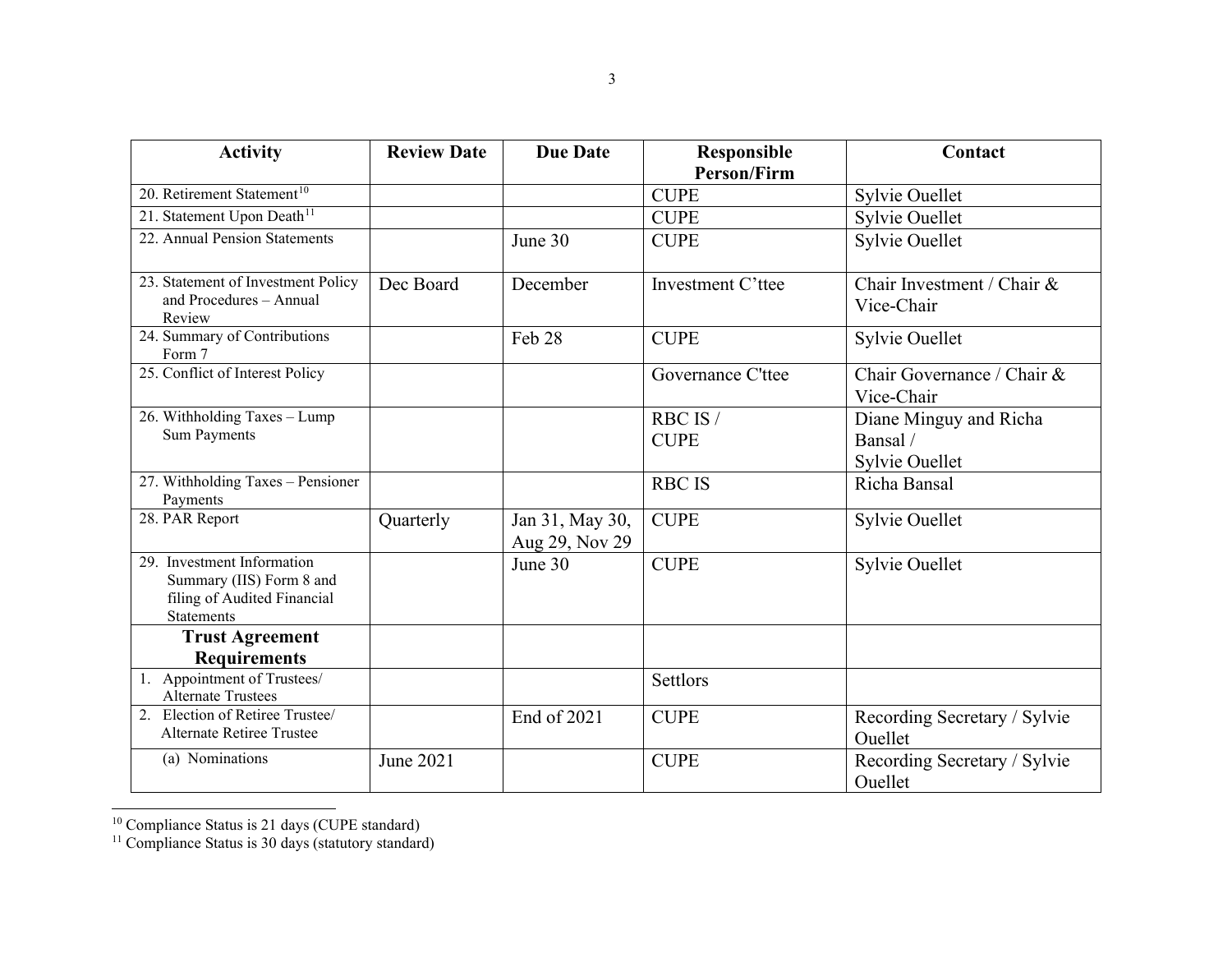<span id="page-32-1"></span><span id="page-32-0"></span>

| <b>Activity</b>                                              | <b>Review Date</b> | <b>Due Date</b> | <b>Responsible</b><br><b>Person/Firm</b> | Contact                                            |
|--------------------------------------------------------------|--------------------|-----------------|------------------------------------------|----------------------------------------------------|
| (b) Retiree Trustee Election                                 |                    | End of 2021     | <b>CUPE</b>                              | Recording Secretary / Sylvie<br>Ouellet            |
| (c) Alternate Retiree Trustee<br>Election                    |                    | End of 2021     | <b>CUPE</b>                              | Recording Secretary / Sylvie<br>Ouellet            |
| 3. Acceptance of Declaration of<br>Trust by Trustees         |                    |                 | <b>CUPE</b>                              | Recording Secretary / Sylvie<br>Ouellet            |
| 4. Terms of Chair and Vice-Chair<br>of Board <sup>12</sup>   |                    | Dec Board       | Trustees                                 | Chair                                              |
| 5. Quarterly Report of<br>Administrative Agent <sup>13</sup> |                    | Quarterly       | <b>CUPE</b>                              | <b>Sylvie Ouellet</b>                              |
| <b>Trustees Quarterly Meeting</b><br>6.                      |                    | Quarterly       | <b>CUPE</b>                              | Recording Secretary / Sylvie<br>Ouellet            |
| 7. Annual Meeting with Settlors                              |                    | Sept Board      | <b>CUPE</b>                              | Recording Secretary / Sylvie<br>Ouellet            |
| 8. Payment for Errors, Omissions<br>and Liability Insurance  |                    | October 1       | <b>CUPE</b>                              | Sylvie Ouellet                                     |
| 9. Review of Errors $\overline{\&$ Omissions<br>Insurance    | September<br>Board | Sept 30         | Finance Audit C'ttee                     | Chair Finance Audit / Sylvie<br>Ouellet            |
| 10. Plan and Fund Audit                                      | June Board         |                 | KPMG / Finance Audit<br>C'ttee / CUPE    | Sheldon Gunn /<br>C'ttee Chair /<br>Sylvie Ouellet |
| 11. Report to Members                                        | June Board         | June/July       | Comm. C'ttee JBT                         | Comm. C'ttee Chair /<br>Myrianne Sellier           |
| 12. Establishment of Committees<br>and Review of Mandates    | Dec Board          |                 | Governance C'ttee                        | C'ttee Chairs                                      |

 $12$ Two years, unless no successor appointed 5.12

<sup>&</sup>lt;sup>13</sup> Quarterly report required by Governance Policy